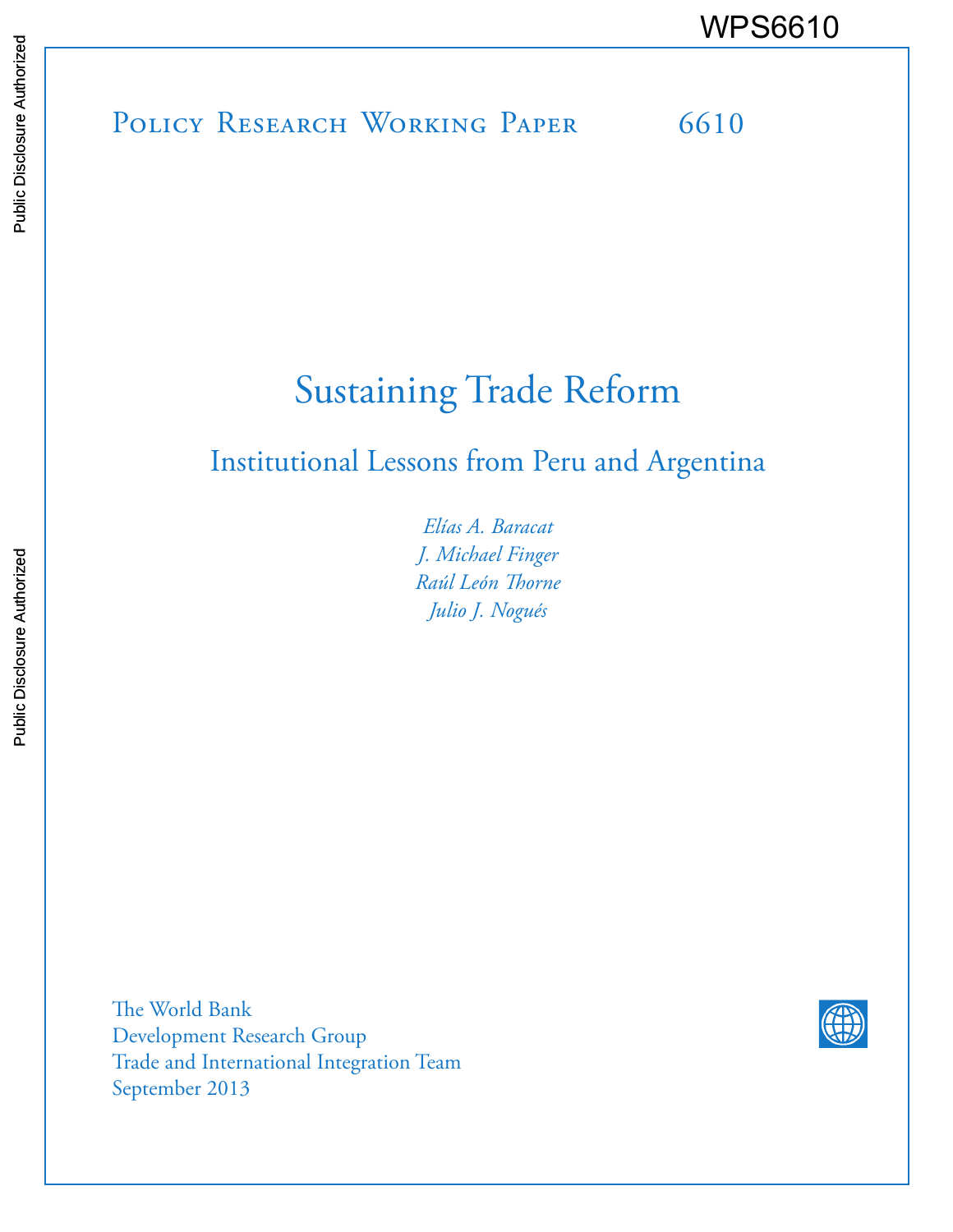#### POLICY RESEARCH WORKING PAPER 6610

#### **Abstract**

This paper examines trade policies in Peru and Argentina since the reforms of the 1990s. Peru provides a valuable example of sustaining reform. Leaders have used negotiations and other international instruments to disseminate among Peruvians a positive vision of Peru in the international economy and to extend the application of World Trade Organization-based governance principles. Peru has introduced few new restrictions and all of them have been through World Trade Organization-sanctioned policy instruments. Argentina,

by contrast, has introduced multiple restrictions, through procedures that eschew World Trade Organization governance principles. Moreover, leaders there have returned trade politics to the *dependencia* philosophy that sees the international economy as an exploitive environment. The paper brings out the weakness of international obligations to limit Argentina's return to import substitution and the pains at which Peru has gone to maintain the management of its economy within the same rules that Argentina has so easily violated.

This paper is a product of the Trade and International Integration Team, Development Research Group. It is part of a larger effort by the World Bank to provide open access to its research and make a contribution to development policy discussions around the world. Policy Research Working Papers are also posted on the Web at http://econ.worldbank.org. The authors may be contacted at Elías A. Baracat (eliasbaracat@hotmail.com), J. Michael Finger (Michael.Finger@comcast.net), Raúl León Thorn (rleont@speedy.com.pe) , Julio J. Nogués (jnogues@fibertel.com.ar).

*The Policy Research Working Paper Series disseminates the findings of work in progress to encourage the exchange of ideas about development*  issues. An objective of the series is to get the findings out quickly, even if the presentations are less than fully polished. The papers carry the *names of the authors and should be cited accordingly. The findings, interpretations, and conclusions expressed in this paper are entirely those of the authors. They do not necessarily represent the views of the International Bank for Reconstruction and Development/World Bank and its affiliated organizations, or those of the Executive Directors of the World Bank or the governments they represent.*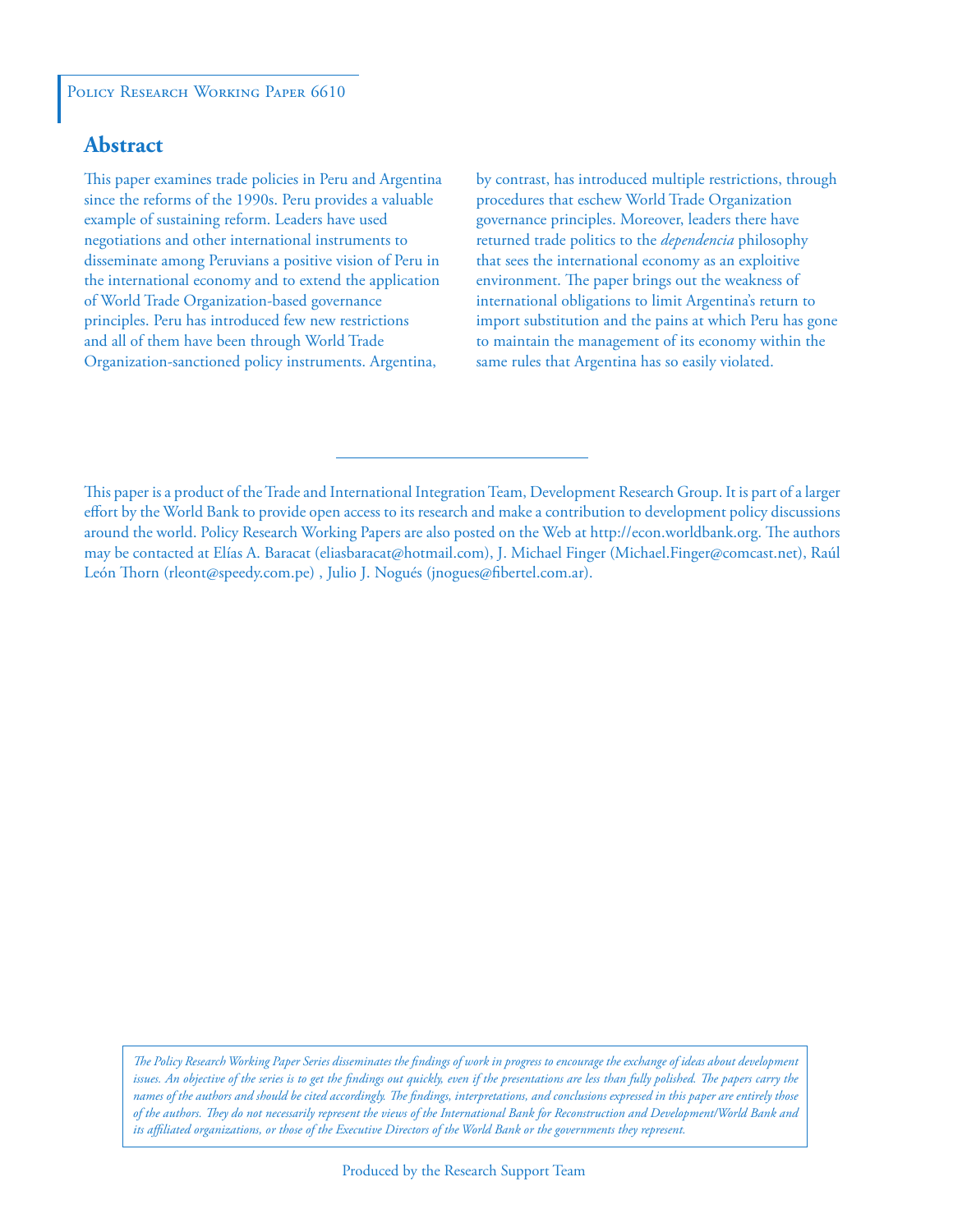# **SUSTAINING TRADE REFORM: INSTITUTIONAL LESSONS FROM PERU AND ARGENTINA**

by

Elías A. Baracat, J. Michael Finger, Raúl León Thorne, and Julio J. Nogués

JEL F13, O19, B52

Key words: Argentina, General Agreement on Tariffs and Trade (GATT), governance, import substitution, institution, institutional economics, Latin America, Peru, politics, World Trade Organization (WTO)

EliasBaracat@hotmail.com, Michael.Finger@comcast.net, RLeont@speedy.com.pe, JNogues@fibertel.com.ar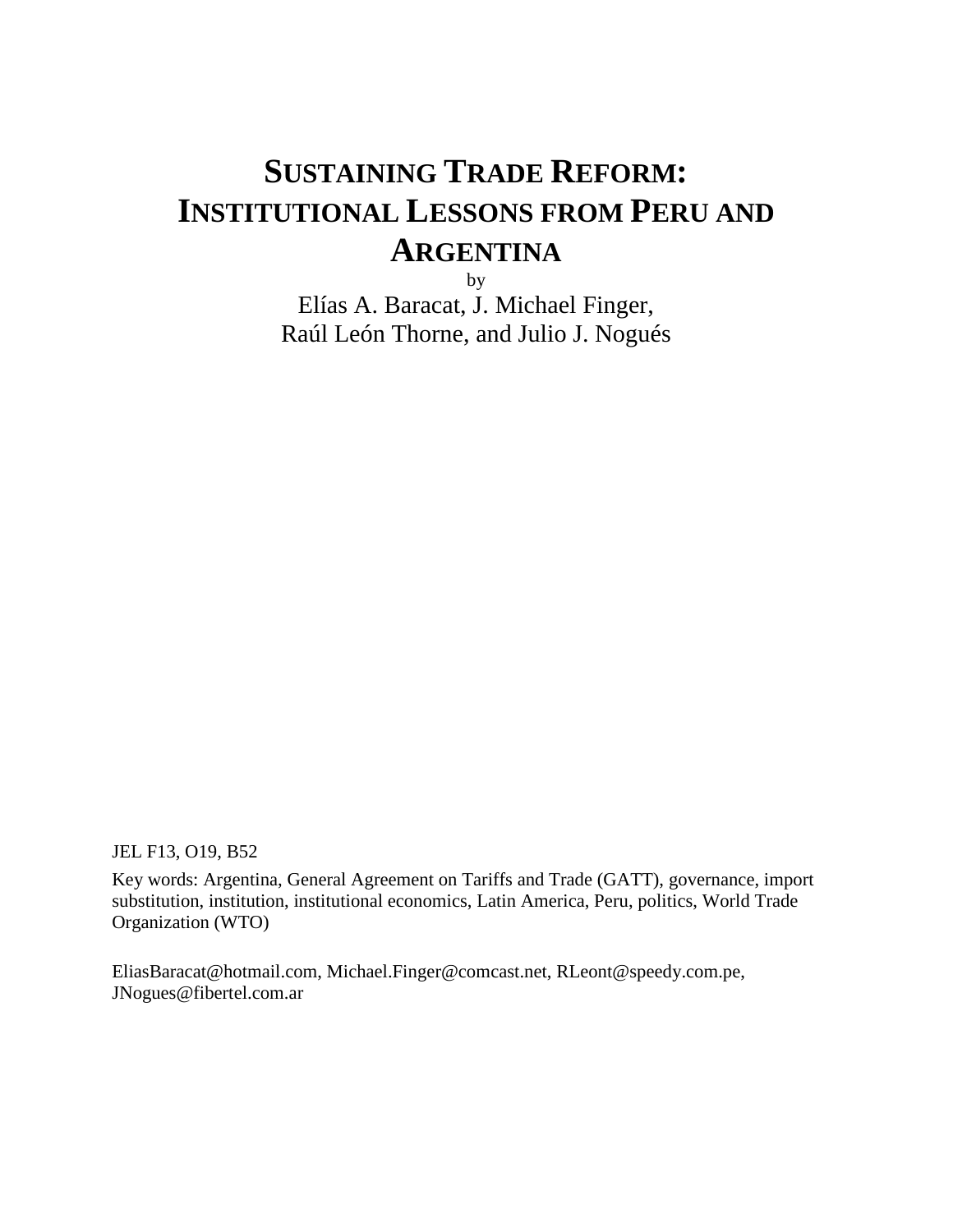# **Table of Contents**

| 1. |                                                                                                      |  |
|----|------------------------------------------------------------------------------------------------------|--|
| 2. |                                                                                                      |  |
|    |                                                                                                      |  |
|    |                                                                                                      |  |
|    |                                                                                                      |  |
|    |                                                                                                      |  |
|    |                                                                                                      |  |
|    |                                                                                                      |  |
|    |                                                                                                      |  |
|    |                                                                                                      |  |
|    |                                                                                                      |  |
|    |                                                                                                      |  |
|    |                                                                                                      |  |
|    |                                                                                                      |  |
| 3. |                                                                                                      |  |
|    |                                                                                                      |  |
|    |                                                                                                      |  |
|    |                                                                                                      |  |
|    |                                                                                                      |  |
|    | Table 3.2: Trade Control Measures Reported by Global Trade Alert, 2008-2011; Sorted by Formal versus |  |
|    |                                                                                                      |  |
|    |                                                                                                      |  |
|    |                                                                                                      |  |
|    |                                                                                                      |  |
|    |                                                                                                      |  |
|    |                                                                                                      |  |
|    |                                                                                                      |  |
|    |                                                                                                      |  |
| 4. |                                                                                                      |  |
|    |                                                                                                      |  |
|    |                                                                                                      |  |
| 5. |                                                                                                      |  |
|    |                                                                                                      |  |
|    |                                                                                                      |  |
| 6. |                                                                                                      |  |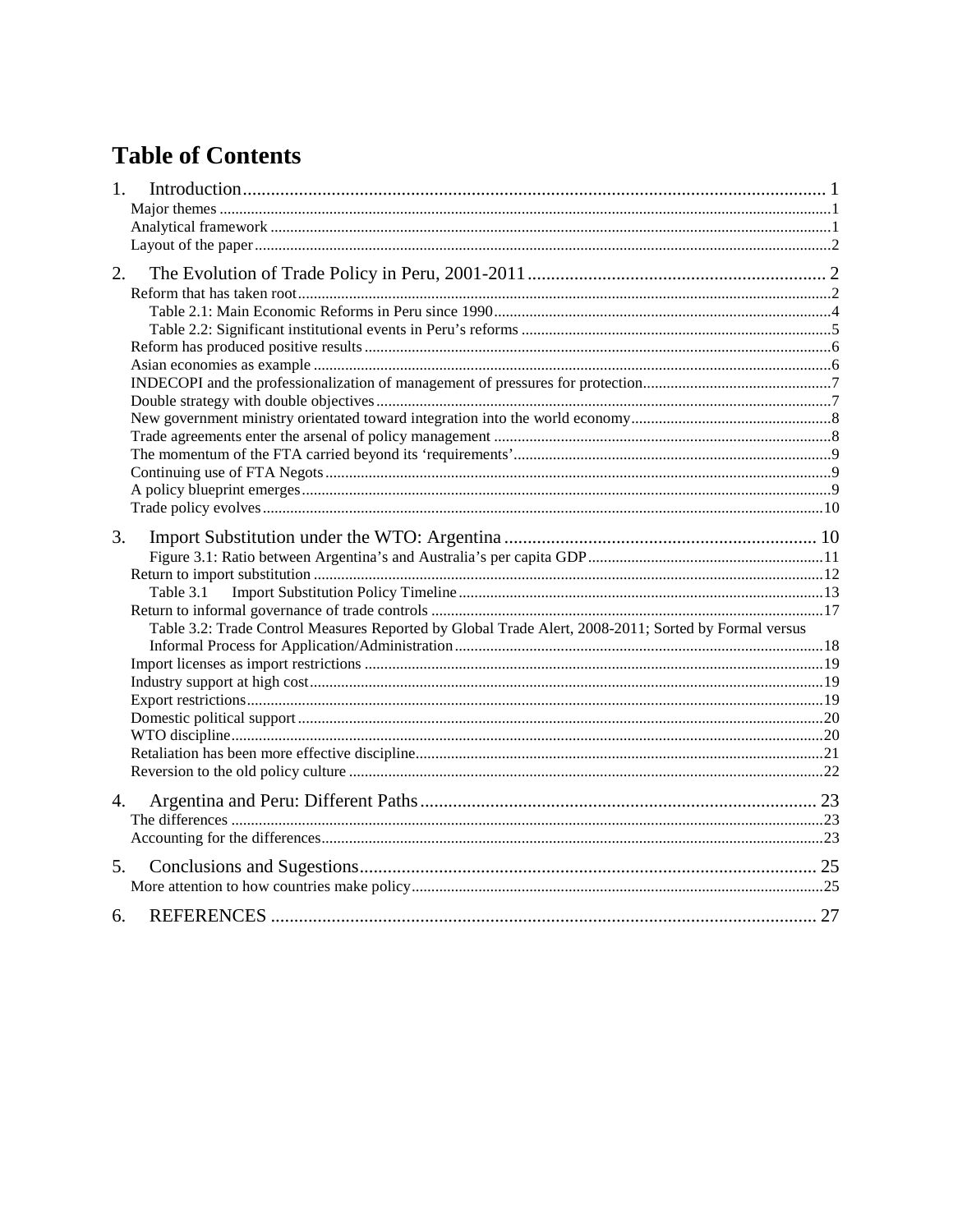## <span id="page-4-0"></span>**Summary**

Beyond removing restrictions, trade reform in Latin American in the 1980s and 1990s was in significant part an attempt to change the domestic politics of trade and to change the culture of policy management by introducing procedural characteristics that WTO trade remedy rules advance. We examine how trade reform in Peru and Argentina has gone since the reforms of the 1990s.

Peru provides a valuable example of doing this well. Reform leaders have used negotiations and other international instruments to disseminate among Peruvians a positive vision of Peru in the international economy, and to extend the application of WTO-based governance principles. Peru has introduced few new restrictions and all of them have been through WTO-sanctioned policy instruments.

Argentina, on the other hand, has introduced multiple restrictions, through procedures that exchew WTO governance principles. Moreover, leaders there have returned trade politics to the *dependencia* philosophy that sees the international economy as an exploitive environment.

Argentina demonstrates that international commitments, *per se*, will not prevent a government from applying extensive import restrictions. To have commercial value, we conclude, the GATT/WTO principle that members apply only approved methods of trade control must have operational expression in national institutions.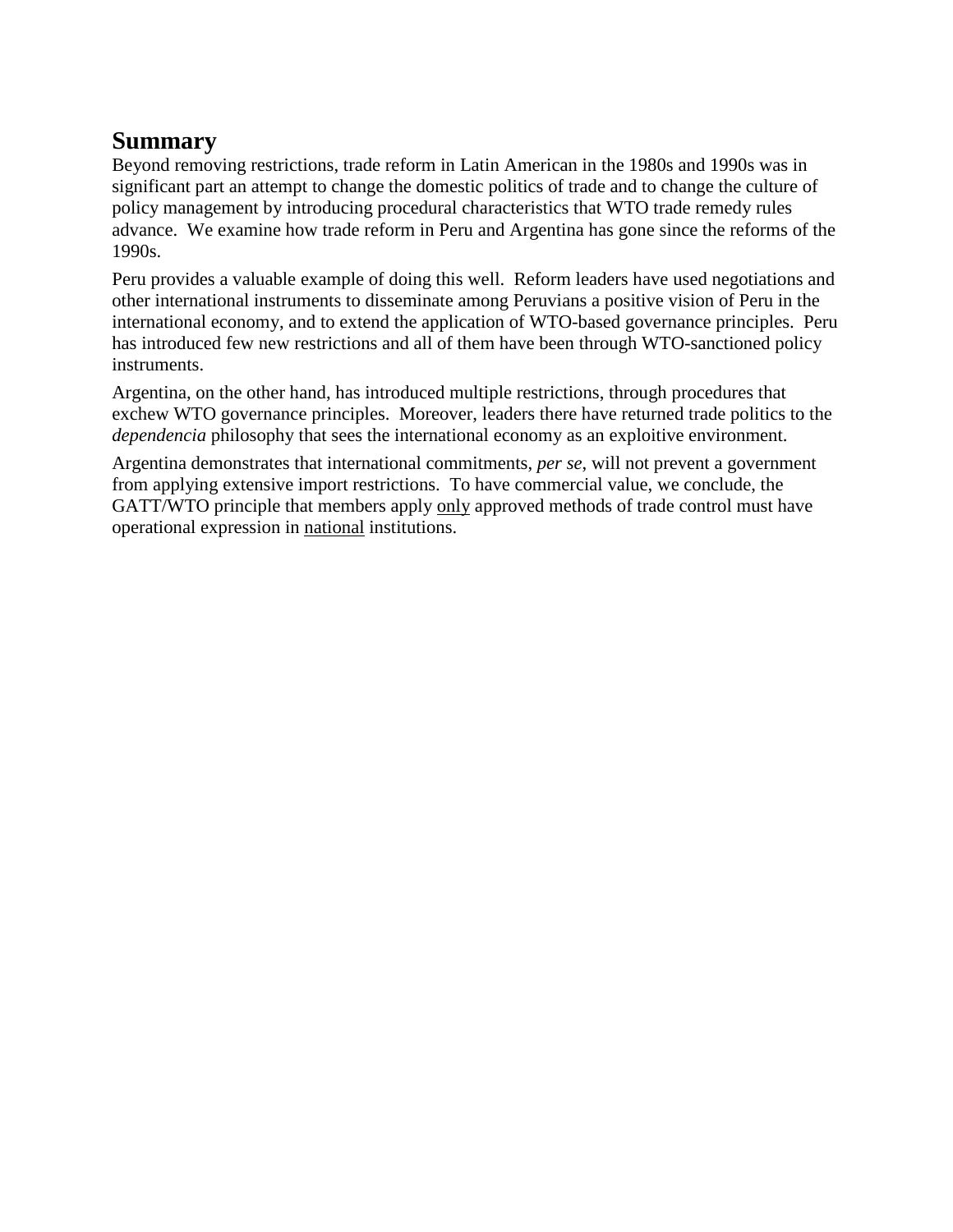## **1. Introduction**

Trade reform in Latin American in the 1980s and 1990s was in significant part a reform of policy-making institutions. A previous study, **Fighting Fire with Fire**,<sup>[1](#page-5-2)</sup> documented the extensive reforms that were put in place in seven Latin American countries and examined the institutional structures governments established to manage domestic pressures for protection. The institutional changes reflected two overlapping objectives: (a) to overcome the advantage that protection seekers enjoyed in then-existing procedures and (b) to change the culture of policy making from one based on long-standing relationships to one based on objective, participatory and transparent assessment of economic costs and benefits.<sup>[2](#page-5-3)</sup> An aim of these institutional reforms was to avoid the return to protectionism that had followed past reforms.

This follow-up study looks at two countries, Peru and Argentina. Leaders in Argentina have chosen to return to the protectionist policies that have prevailed over most of the country's modern economic history as well as to the old methods of forming and administering policy. Leaders in Peru, over several changes of president, have chosen to continue with reforms intended to integrate the Peruvian economy into the international economy and to upgrade policy processes − to continue Peru's break from its history of protectionism and centralized management.

#### <span id="page-5-0"></span>**MAJOR THEMES**

We seek to draw lessons that will be useful to leaders wanting to maintain an open trade regime. The Peru study focuses on how reform leaders in that country have reinforced the evolution of a new management culture and how they have disseminated widely in Peruvian society a positive vision of Peru in the international economy. The Argentina study documents the country's return to ad hoc procedures and demonstrates that the acceptance of GATT/WTO disciplines over trade policies has not prevented subsequent governments from returning to the policies and procedures that the reform government struggled to eliminate. Together, the studies demonstrate that liberalization is at its core a national decision. Subjugating the domestic politics of trade to WTO rules is not what works. Successful reformers have used participation in the WTO system as part of the transformation of domestic trade politics.

#### <span id="page-5-1"></span>**ANALYTICAL FRAMEWORK**

This essay differs in several ways from the forms to which a generation of trade economists have been socialized. For one, it accepts policy as decisions made by sentient beings and not as the inevitable result of the insentient "parameters" on which the researcher builds her model. Our objective is not to explain why Argentine leaders chose to revert to restrictive trade policies, but to show that they did so by reverting to the "off-the-books," "politics-as-usual" forms of policymaking that the adoption of GATT/WTO standards by previous leadership tried to eliminate.

<sup>&</sup>lt;sup>1</sup>Finger and Nogués 2006.

<span id="page-5-3"></span><span id="page-5-2"></span><sup>2</sup> More generally, several Latin American governments attempted to move governance away from *cortoplacismo* toward a greater degree of *previsibilidad*; stability of expectations about the rules of the game and about agreed procedures for changing these. (Lowenthal 2011) Among regional leaders, Alejandro Foxley, Chile's former Minister of Economy and of Foreign Affair explains such a vision in his address to the Conference "Gobernabilidad y Desarrollo 2009"(Asunción, Paraguay, 2009), at [http://www.hacienda.gov.py/web-hacienda/pub003.pdf.](http://www.hacienda.gov.py/web-hacienda/pub003.pdf)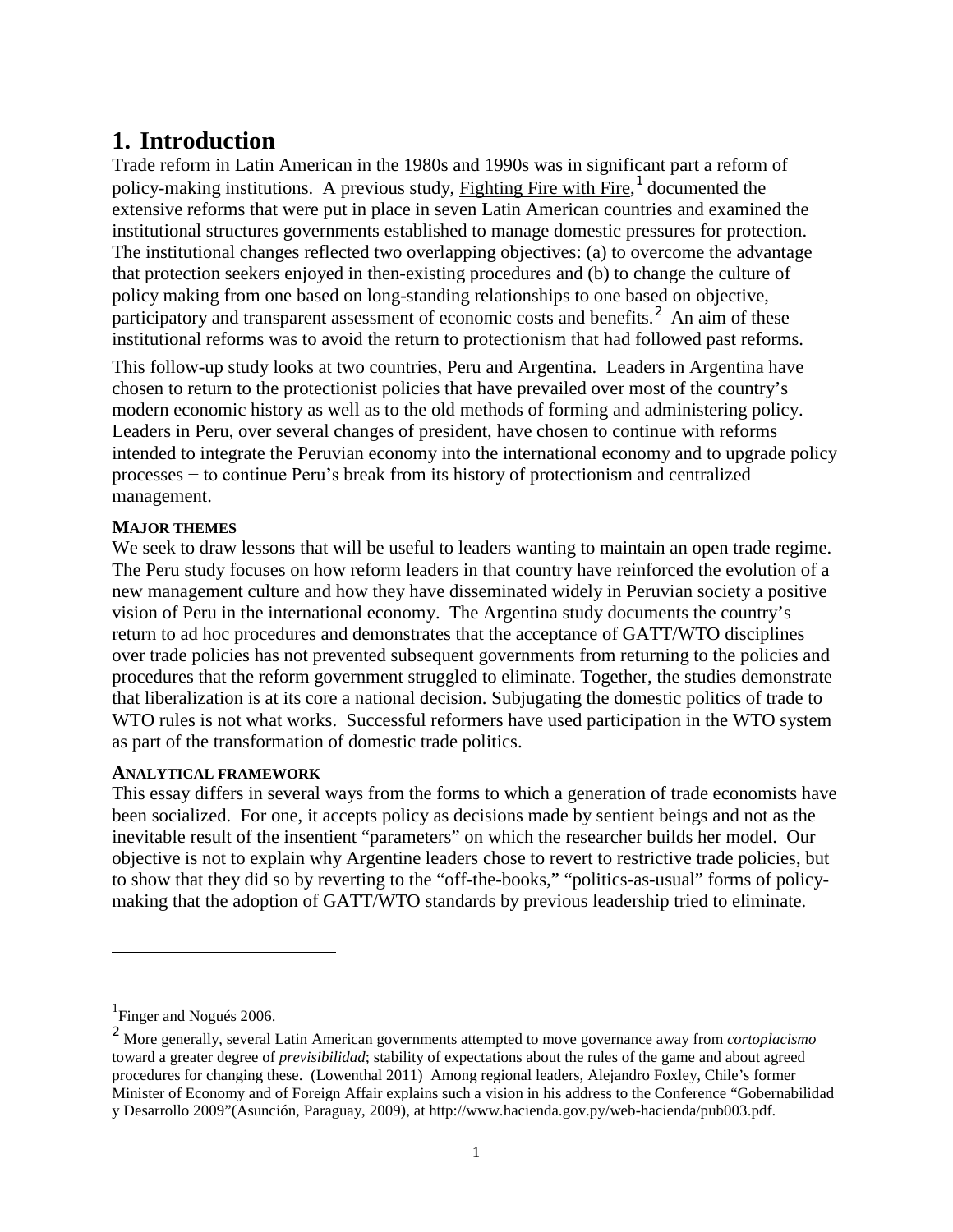Likewise, our focus is not on why Peruvian leaders chose reform policies, but on how they introduced those policies into the Peruvian economy and into Peruvian culture.

We did not impose a common template on the country studies. We want to bring out what we can learn from each experience individually as well as from comparisons of the two. In addition, we do not aspire to provide economic guidelines for policymakers. One of the lessons we have learned is that for reform leaders in Peru the Asian example served less as a template than as a means of communicating to the Peruvian people what the reforms and their results would be. We found that the challenge to reform leaders was less to learn what to do than to figure out how to do it in Peru. As to Argentina, our objective is to remind that what current leaders are doing is not novel, that it is a continuation of the practices and policies that have contributed to questionable governance and to the Argentine economy's underperformance for almost a century.

#### <span id="page-6-0"></span>**LAYOUT OF THE PAPER**

The two sections that follow (Sections 2 and 3) analyze the management of trade policy in Peru and in Argentina over roughly the decade 2001-2011. These studies cover more or less what has happened since the reforms examined in Fighting Fire with Fire. Section 4 compares the two experiences while Section 5, brings forward key findings and offers suggestions for research that might help the international community to continue to support trade policy reform.

# <span id="page-6-1"></span>**2. The Evolution of Trade Policy in Peru, 2001-2011[3](#page-6-3)**

Alberto Fujimori became president of Peru in 1990 in the context of one of the most severe economic and political crises in the country's modern history. Peru was experiencing hyperinflation. Domestic production had fallen by 20 percent in the two preceding years. Through taxation and ownership of companies the government controlled more than half of GDP, yet government provision of education, police, sanitation, etc. had been severely reduced because of fiscal impoverishment, corruption and growing terrorism. The import regime included a high tariff (average rate, 66 percent) supplemented by import bans on a number of products. These elements, together with a number of tariff exemptions, created extreme positive and negative levels of effective protection.

#### <span id="page-6-2"></span>**REFORM THAT HAS TAKEN ROOT**

 $\overline{a}$ 

These conditions provided an entry point for reform. During the electoral campaign of 1990, candidate Mario Vargas Llosa's liberal message was no longer regarded as a rationalization for big business and became instead a legitimate argument for the national interest. Though Fujimori was not elected on a liberal platform, his lack of political debts, his practical way of seeing things and his sensing of public support for change led him into the liberal path.<sup>[4](#page-6-4)</sup>

<span id="page-6-3"></span><sup>&</sup>lt;sup>3</sup> The analysis of Peru's reforms owes much to the willingness of Javier Illescas, Eduardo Ferreyros, Jaime Thorne, Mercedes Aráoz, Fernando Zavala, Marisol Guiulfo, Julio Velarde, Renzo Rossini, and Luis Alberto León to share their experiences with the authors.

<span id="page-6-4"></span><sup>&</sup>lt;sup>4</sup> This was not the first attempt at liberalization in Peru. Between 1980 and 1985, President Belaunde Terry implemented a comprehensive reform program moving away from the centralized economic management that previous military regimes had implemented. This meaningful liberalization came to an end during Alan Garcia's first term in office, 1985-1990. Nogués 1986.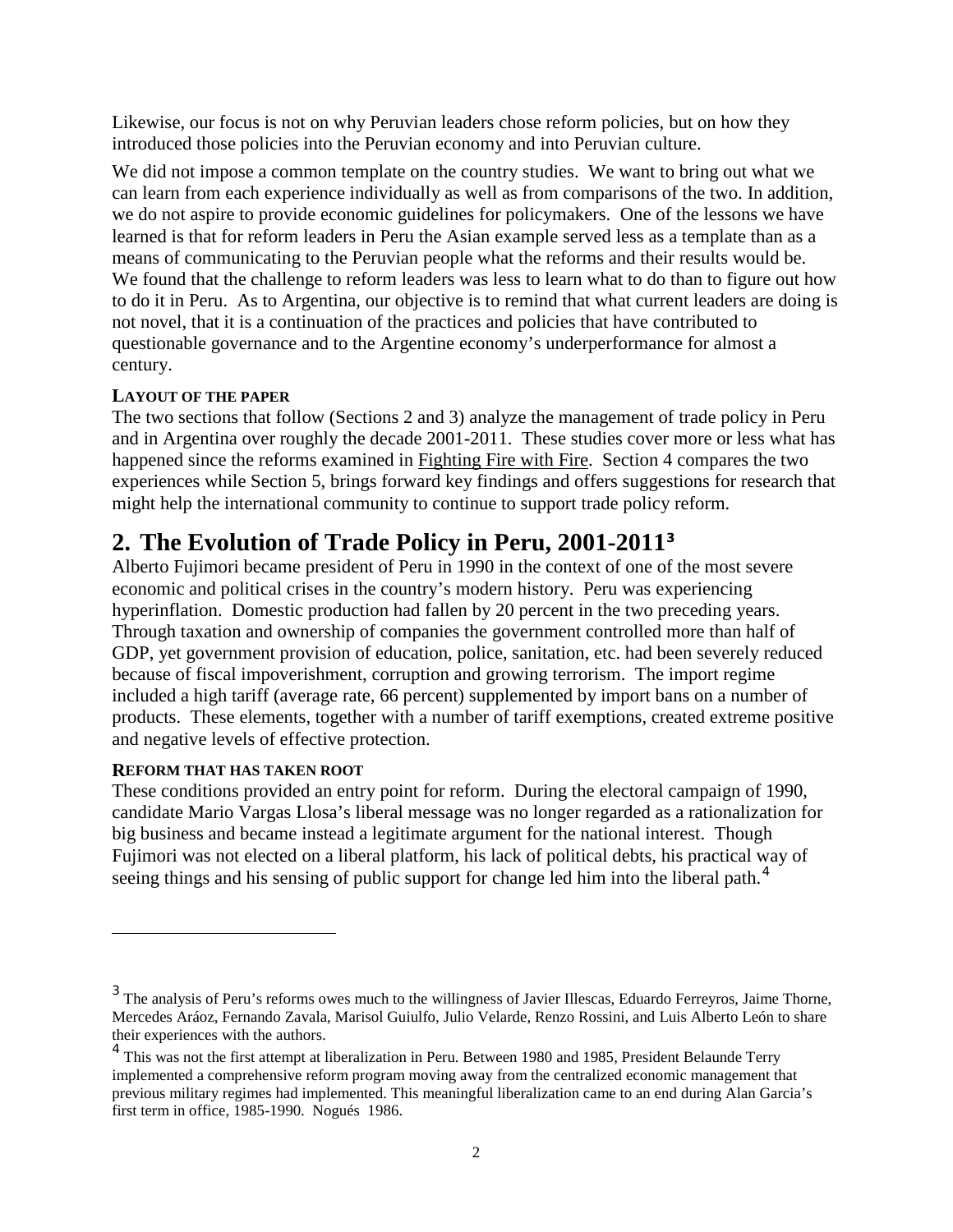Opposition in the Congress to his proposed reforms led to Fujimori closing the Congress, a move that, at the time, was supported by the Peruvian public. Thus Peru's reforms began with widespread public support, but under an autocratic government.

Economic disaster has in many countries been an entry point for reform but often, as in Argentina, abandoned shortly after. Peru is emerging as one of the exceptions. The reforms have brought economic success, and this success has brought forth support for further reform.<sup>[5](#page-7-0)</sup> In 2001, when Alejandro Toledo was elected President he was heavily pressed by the population, civil organizations, business and trade unions to select a Minister of Economy and a Central Bank Chairman with high professional reputations; people of sufficient stature that they would guarantee the continuity of the ongoing reforms. Toledo's crucial decision to do so reignited the dynamic forces towards openness and competition and kept the liberalization moving forward. (One astute Peruvian observed, "Toledo had not many alternatives. It was either push the correct/publicly-acclaimed green button or the disaster red button."<sup>[6](#page-7-1)</sup>) Upon being elected in 2006, Alan Garcia Pérez made a similar decision, even though in his earlier term as President he, like Toledo, had been critical of the opening of the Peruvian economy.

Tables 2.1 and 2.2 provide summaries of the major economic reforms introduced by Peru and of the institutional events through which the reforms were implemented and sustained.

<span id="page-7-0"></span><sup>5</sup> Fujimori fled to Japan in 2000 under suspicion of corruption and human rights abuses. Later arrested in Chile, he was extradited to Peru, convicted of human rights violations and other crimes, sentenced to 25 years in prison. The economic policy line he introduced has continued.

<span id="page-7-1"></span><sup>&</sup>lt;sup>6</sup> The interviewee requested anonymity.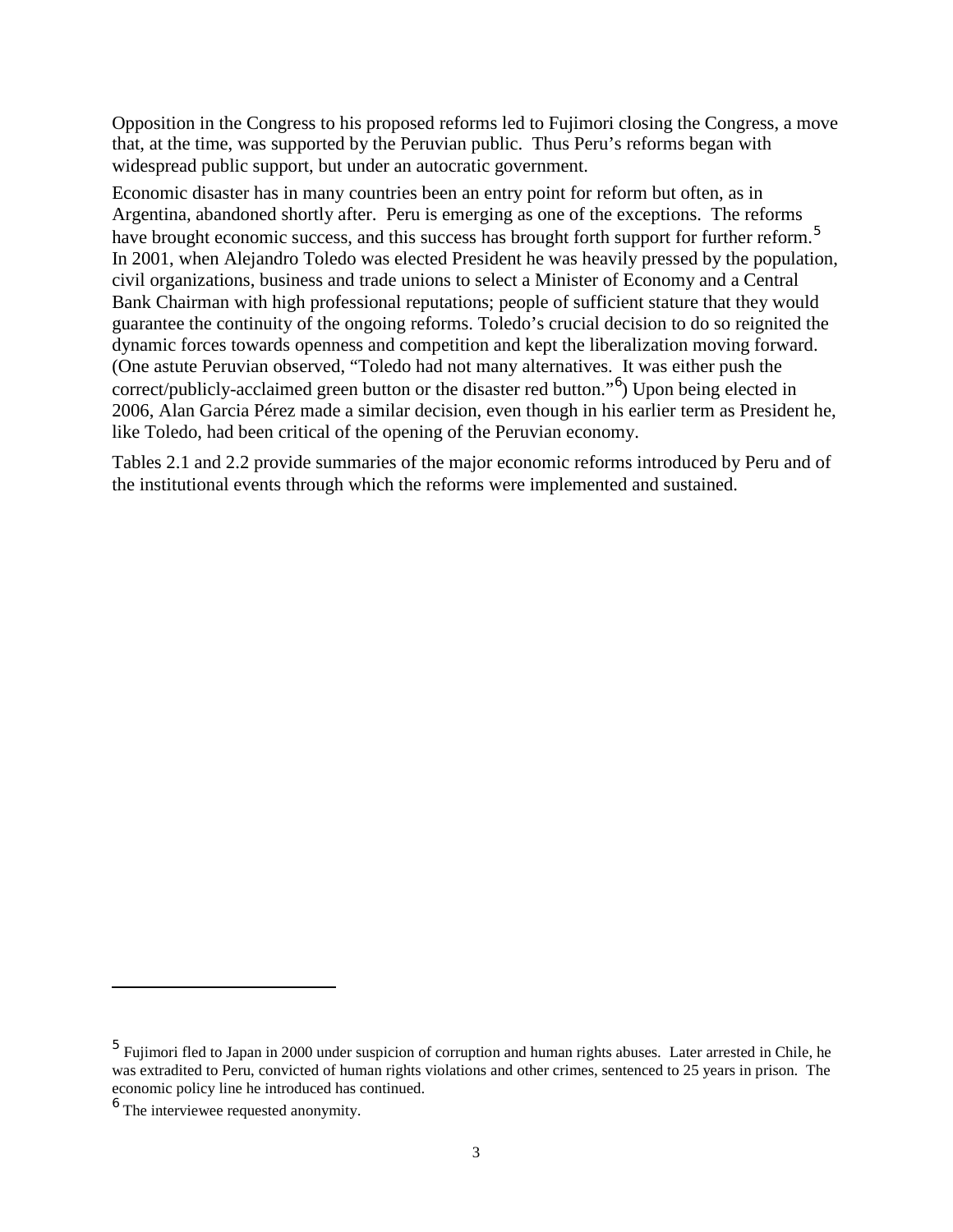| Area of reform           | Date    | Reforms initiated                                                            |  |  |  |
|--------------------------|---------|------------------------------------------------------------------------------|--|--|--|
| Stabilization            | 1990-93 | Price subsidies eliminated                                                   |  |  |  |
|                          |         | Unified floating exchange rate                                               |  |  |  |
|                          |         | Monetary expansion reduced                                                   |  |  |  |
|                          |         | New Central Bank Law                                                         |  |  |  |
| Tax                      | 1990-92 | Tax structure reduced and simplified                                         |  |  |  |
| Foreign trade            | 1990-92 | Tariff levels and dispersion reduced                                         |  |  |  |
|                          |         | Prohibitions, paratariff measures, and state import monopolies<br>eliminated |  |  |  |
| Financial                | 1990-96 | Capital flows and foreign currencies freed                                   |  |  |  |
|                          |         | Stock exchange reforms launched                                              |  |  |  |
|                          |         | New law for banks, creation of Banking and Insurance                         |  |  |  |
|                          |         | Superintendency                                                              |  |  |  |
|                          |         | Deposit insurance fund created                                               |  |  |  |
|                          |         | First tier banking prohibited for the state                                  |  |  |  |
|                          |         | Private pension system created                                               |  |  |  |
| Privatization<br>1992-96 |         | $COPRIa$ and $CEPRIsb$ created                                               |  |  |  |
|                          |         | Auctions of publicly-owned enterprises launched                              |  |  |  |
|                          |         | Autonomous regulating entities and INDECOPI created                          |  |  |  |
| Labor                    | 1990-97 | Labor market deregulated and flexibilized                                    |  |  |  |
|                          |         | Labor stability partially eliminated, including a change in the              |  |  |  |
|                          |         | constitution                                                                 |  |  |  |
|                          |         | Payroll taxes reduced                                                        |  |  |  |
| State deregulation and   | 1990-96 | Regulations and processes streamlined                                        |  |  |  |
| reduction                |         | Number of state workers reduced                                              |  |  |  |
| Social                   | 1991-98 | Social programs created                                                      |  |  |  |
|                          |         | Poverty targeted                                                             |  |  |  |

<span id="page-8-0"></span>

| Table 2.1: Main Economic Reforms in Peru since 1990 |  |  |
|-----------------------------------------------------|--|--|
|-----------------------------------------------------|--|--|

Source: Webb, Camminati and Leon Thorne, 2006, p. 251.

a. COPRI = Private Investment Promotion Commission

b. CDEPRIs = Special Privatization Committees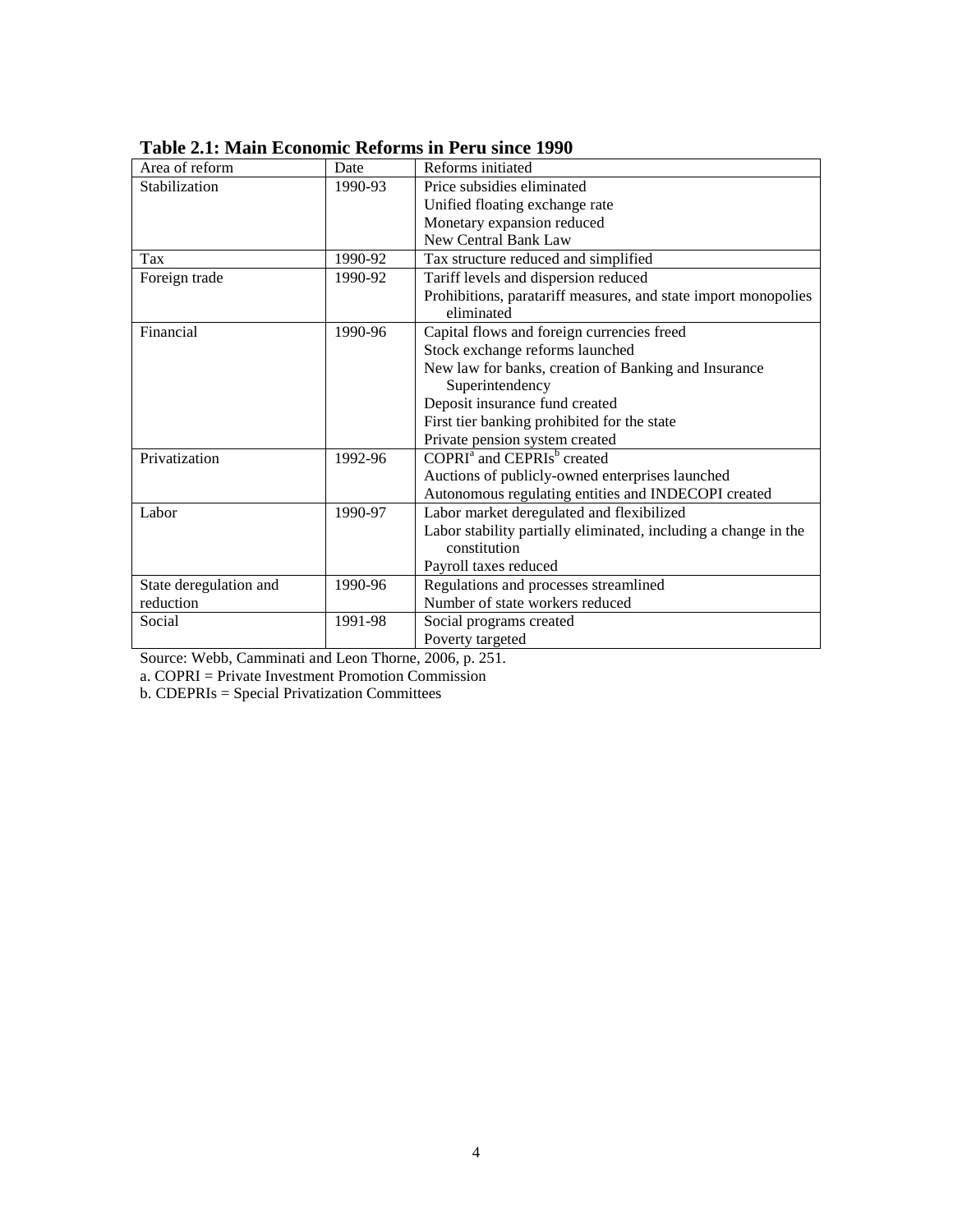| Event                    | Date                     | Vision/Strategy                                                                                                                                |  |  |  |
|--------------------------|--------------------------|------------------------------------------------------------------------------------------------------------------------------------------------|--|--|--|
| <b>Andean Community</b>  | From 1969                | Without Peru formally leaving the Andean Agreement, Peru shifted from its                                                                      |  |  |  |
|                          |                          | focus on regional market-sharing(isolated from internal as well as from                                                                        |  |  |  |
|                          |                          | external competition) to a strategy of openness into competitive markets.                                                                      |  |  |  |
| United States Andean     | Peru participation first | Renewal negotiations every three years provided experience, confidence                                                                         |  |  |  |
| Trade Preference Act     | signed by Pres.          | dealing within the legalistic approach of the US,                                                                                              |  |  |  |
|                          | Fujimori in 1991         | Renegotiation in 2001 became a focal point for reorientation of trade                                                                          |  |  |  |
|                          |                          | strategy, use of trade negotiations as a part of policy reform,                                                                                |  |  |  |
|                          | Created Nov. 1992        | reorganization of trade ministry toward the global economy.                                                                                    |  |  |  |
| <b>INDECOPI</b>          |                          | Introduced objective, accountable and transparent regulatory procedures to<br>competition policy, consumer protection, bankruptcy proceedings, |  |  |  |
|                          |                          | technical and commercial standards, trade remedy instruments,                                                                                  |  |  |  |
|                          |                          | intellectual property                                                                                                                          |  |  |  |
|                          |                          | A major part of the effort to change the culture of economic policy                                                                            |  |  |  |
|                          |                          | management.                                                                                                                                    |  |  |  |
| Asia-Pacific Economic    | Peru joined in 1998      | An early step in Peru's return to the international financial orbit after the                                                                  |  |  |  |
| Cooperation (APEC)       |                          | crisis of the 1980s,                                                                                                                           |  |  |  |
|                          |                          | Used by the government to build relationships of both the Peruvian                                                                             |  |  |  |
|                          |                          | government and business with Asian counterparts                                                                                                |  |  |  |
| MEF study comparing      | 2001                     | Used to advance a positive view of integration into the global economy, to                                                                     |  |  |  |
| Peru's progress with     |                          | support creation of a reoriented trade ministry, MINCETUR,                                                                                     |  |  |  |
| that of several Asian    |                          | A vehicle for communicating with the public as to the content and the                                                                          |  |  |  |
| countries                |                          | outcome of reforms.                                                                                                                            |  |  |  |
| Formalization of trade   | 2000-03                  | From openness as reaction $-$ the removal of previous, unsuccessful, policies                                                                  |  |  |  |
| strategy in the MEF      |                          | - to openness as a positive strategy and view of Peru's place in the world,                                                                    |  |  |  |
|                          |                          | not rightist policy, but policy for all the people                                                                                             |  |  |  |
|                          |                          | - Reduction of tariff level and dispersion,                                                                                                    |  |  |  |
| MINCETUR created,        | 2002                     | - Attention to transparency of procedures                                                                                                      |  |  |  |
| replaced the old         |                          | Separated trade from a ministry previously responsible for domestic<br>production/support,                                                     |  |  |  |
| Ministry of Industry,    |                          | Allowed a reorientation from constituencies focused on the local market                                                                        |  |  |  |
| Tourism, and             |                          | toward sectors/interests oriented toward international markets                                                                                 |  |  |  |
| Commercial               |                          |                                                                                                                                                |  |  |  |
| Negotiations             |                          |                                                                                                                                                |  |  |  |
| Peru-USA Free Trade      | Negotiated 2003-06,      | First trade agreement negotiated by Peru with a large economy, provided                                                                        |  |  |  |
| Agreement                | signed April 2006,       | template for later negotiations with China and other countries.                                                                                |  |  |  |
|                          | Peru ratified June       |                                                                                                                                                |  |  |  |
|                          | 2006, US ratified        |                                                                                                                                                |  |  |  |
|                          | December 2007            |                                                                                                                                                |  |  |  |
| The 100 decrees          | March-June 2008          | Second-generation reforms, including legislative decrees on matters not                                                                        |  |  |  |
|                          |                          | directly demanded the Peru-US FTA, but provided political impetus by the                                                                       |  |  |  |
|                          |                          | agreement.                                                                                                                                     |  |  |  |
| <b>MEF Ministerial</b>   | 2006                     | MEF elaborates a vision of the economic path the country should follow; a                                                                      |  |  |  |
| Resolution, Tariff       |                          | comprehensive document establishing a reform tariff policy as part of its                                                                      |  |  |  |
| <b>Policy Guidelines</b> |                          | overall strategy                                                                                                                               |  |  |  |

<span id="page-9-0"></span>**Table 2.2: Significant institutional events in Peru's reforms** 

Source: Authors' elaboration.

.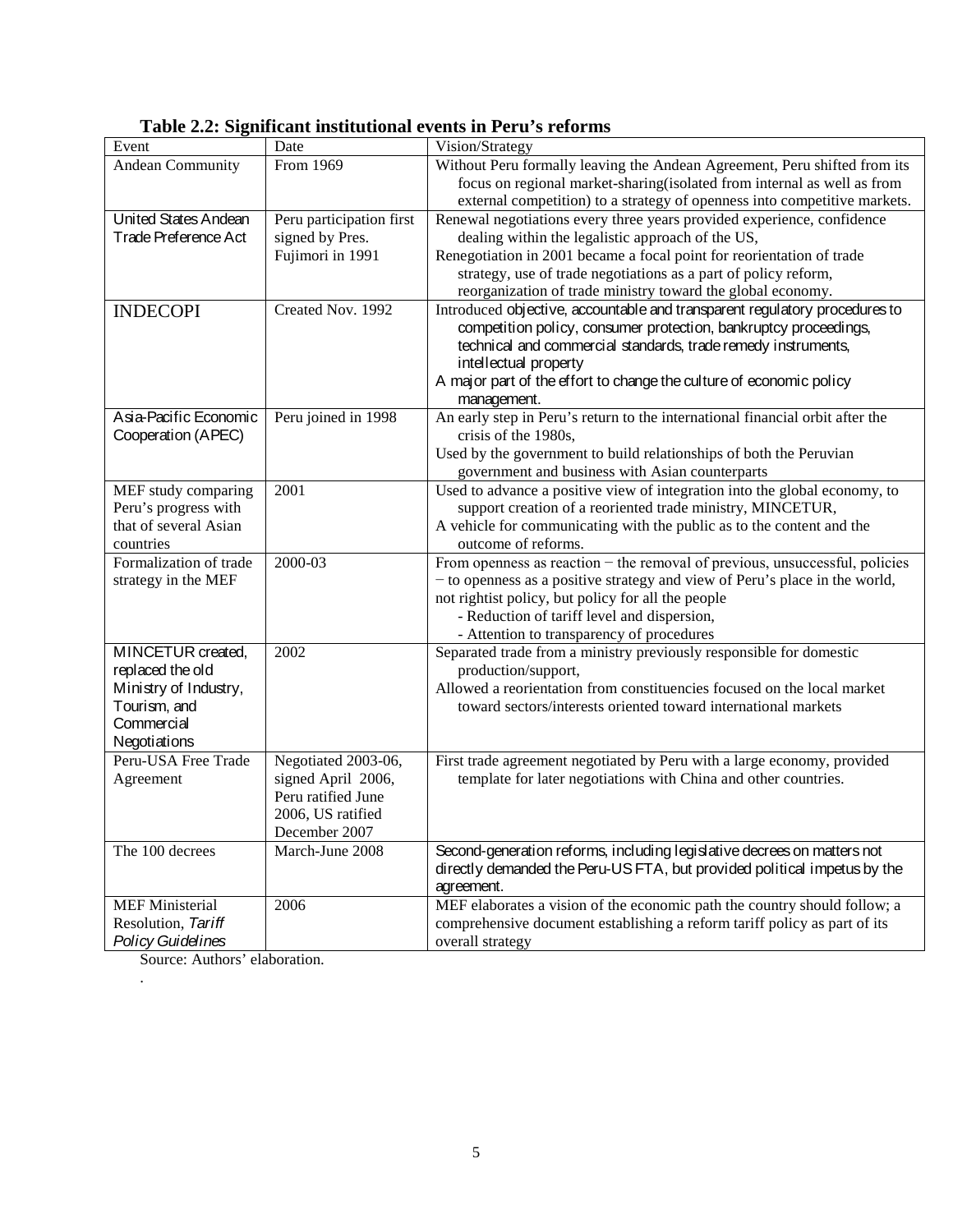#### <span id="page-10-0"></span>**REFORM HAS PRODUCED POSITIVE RESULTS**

The reform period 1990-2011 was a highly successful period of economic and social development in Peru. According to statistics of the Peruvian Central Bank, exports multiplied by fourteen, international reserves multiplied by thirty-seven. Inflation been low (average below 4% in the last decade), public external debt is only 11.4 percent of GDP today and government income has increased from 8.1% to 21% of GDP.

Social indicators show similar progress. A recent study by Richard Webb, Diether Beuermann, and Carla Revilla (2011) researching 200 poor rural districts finds that growth in rural capital income in 2000-2010 was 6.6% per year compared to an average of 0.7% in 1900-2000. Travel hours to the nearest city decreased from 14 in 2001 to 5 in 2011 due to improvements in the national road network. In return daily wages doubled and house value tripled together with a reduction of the indicators of infant mortality and extreme poverty of 50% in the same period.

#### <span id="page-10-1"></span>**ASIAN ECONOMIES AS EXAMPLE**

Trade reform began, on the negative side from the recognized need to move away from disaster of the old policy regime. On the positive side, it began from the Asian example. The Asian example provided a general sense of what to do, but perhaps more important, it buoyed Peruvian self-confidence that they could succeed as part of the global economy. Earlier attempts at 'economic integration,' had been in reality extensions of the import substitution regime. The Community of Andean Nations (CAN) was a plan for a negotiated division of which members would produce which products for the entire community; with guarantees against competition from outside the CAN, or even from other CAN producers.<sup>[7](#page-10-2)</sup> This time Peruvians began to believe they could hold their own with the world.

The successes of Asian countries have had a considerable influence on Peru. Some say that in 1990 Fujimori's Japanese background contributed significantly to his election. As President, Fujimori paid strong attention to the relationships with the Pacific Basin economies. At his initiative the government used participation in APEC (Asia-Pacific Economic Cooperation) meetings to provide Peruvian business leaders opportunities to network with Asia business leaders.

While the Asian example was in the background from the beginning, in 2001 the Ministerio de Economía y Finanzas (MEF)<sup>[8](#page-10-3)</sup> prepared a study that compared Peru's progress with that of several Asian countries, particularly Korea and Taiwan, China. In 1970 these countries had per capita incomes similar to that of Peru, but over the following three decades, theirs had increased much more than Peru's. The study was accepted among Peruvian civil society as well as in the business community as demonstrating that a country starting from the position Peru then occupied could succeed. It became a major part in the Toledo government's campaign to win authorization from

<span id="page-10-2"></span> $<sup>7</sup>$  The plan had been minimally implemented.</sup>

<span id="page-10-3"></span><sup>&</sup>lt;sup>8</sup> In Peru, the Ministerio de Economía y Finanzas (MEF) is responsible for developing the overall objectives of economic policy and for guiding the translation of those objectives into policies.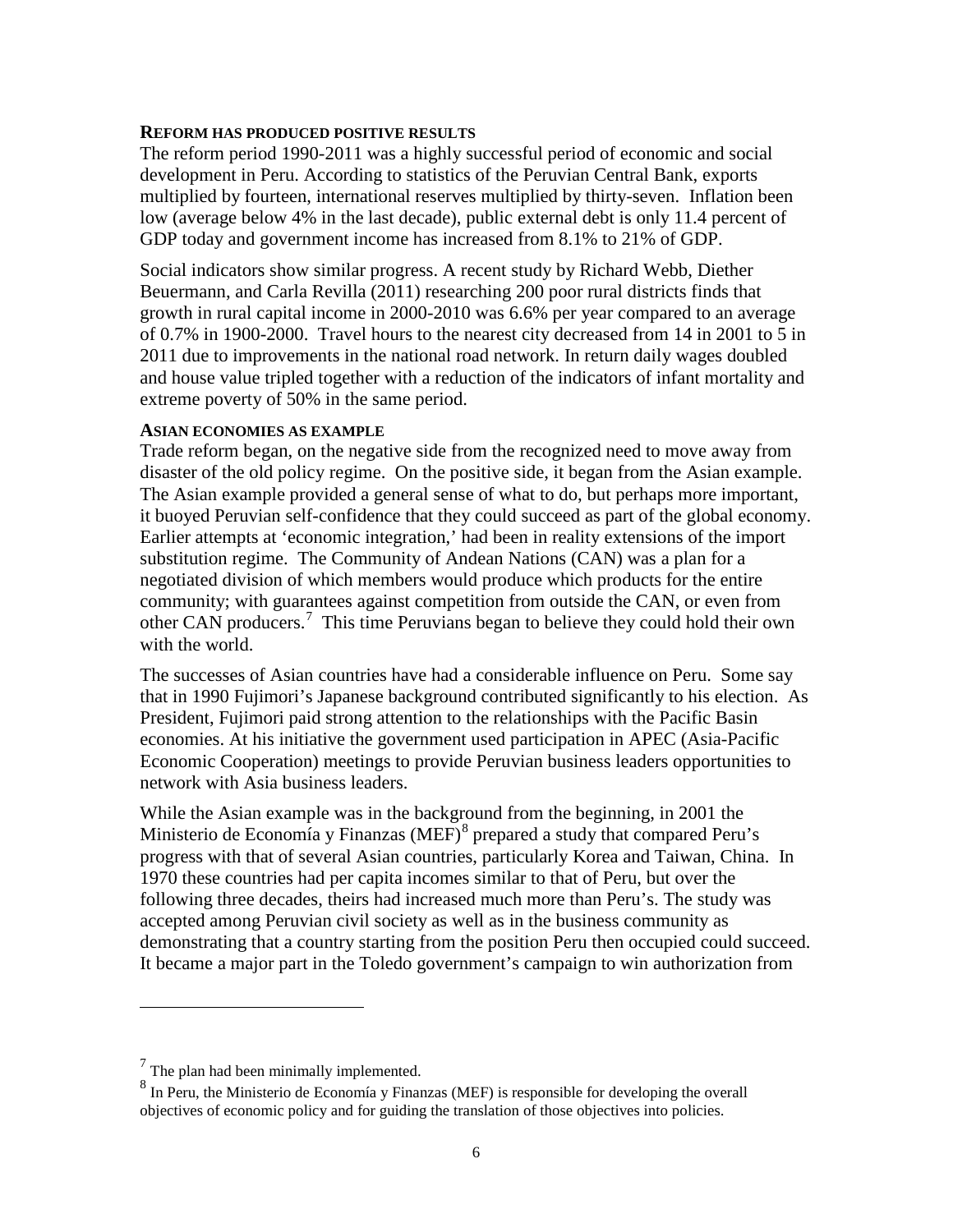the Congress to create a Trade Ministry that would bring new focus and dynamism to the integration of Peru into the global economy.

#### <span id="page-11-0"></span>**INDECOPI AND THE PROFESSIONALIZATION OF MANAGEMENT OF PRESSURES FOR PROTECTION**

An important and early part of trade policy reform was the installation of GATT/WTOsanctioned trade remedies (safeguards, antidumping, countervailing duties) as the mechanisms through which the government would formalize management of domestic pressures for protection. Effective administration of the new laws and procedures would require more than technical expertise, it would also require independence from political power. Moreover, the culture of decision making would have to change from one in which decisions were based on long-standing relationships to one in which decisions were based on the facts of economic potential.

To this end, the government (in 1992, when Fujimori was president) created by law the Instituto Nacional de Defensa de la Competencia y de la Protección de la Propiedad Intelectual, INDECOPI (translation: National Institute for the Defense of Competition and the Protection of Intellectual Property) INDECOPI's overall responsibility is to maintain a competitive market economy in Peru. Organizationally it is a collection of autonomous commissions that provide the functional and regulatory frameworks for competition policy, intellectual property, small business development and other parts of the infrastructure of a market economy. One of the commissions, the Antidumping and Countervailing Measures Commission, is responsible for antidumping and countervailing duty investigations and for the imposition of measures. This Commission is also the investigating authority for safeguard cases; the final decision on such cases being made by a multi-sector commission formed by several ministers.<sup>[9](#page-11-2)</sup>

Peru has been one of the most successful countries in the world at confining protectionist pressures within formal trade remedy mechanisms and in maintaining discipline over new restrictions. Peru has during the current recession imposed few trade controls (see Table 3.2, below) and all that have been imposed have been INDECOPI-administered antidumping or countervailing measures.

#### <span id="page-11-1"></span>**DOUBLE STRATEGY WITH DOUBLE OBJECTIVES**

 $\overline{a}$ 

Government leaders recognized that they would not succeed in such a purpose without the participation and the conviction of business and civil society. As they moved toward negotiation of a trade agreement with the United States, they prepared a dual agenda, one for the external front and one for the domestic. The agendas would share several objectives; to make the Peruvian economy more productive, to build up the image of Peru and Peruvians as members of the international community – to put Peru and Peruvians on the world's economic and political radar – and to expand within Peru the confidence that they belonged there.

<span id="page-11-2"></span><sup>9</sup> Webb, Camminati and León Thorne (2006) provide a description of INDECOPI's structure and functioning as well as of antidumping and safeguard procedures.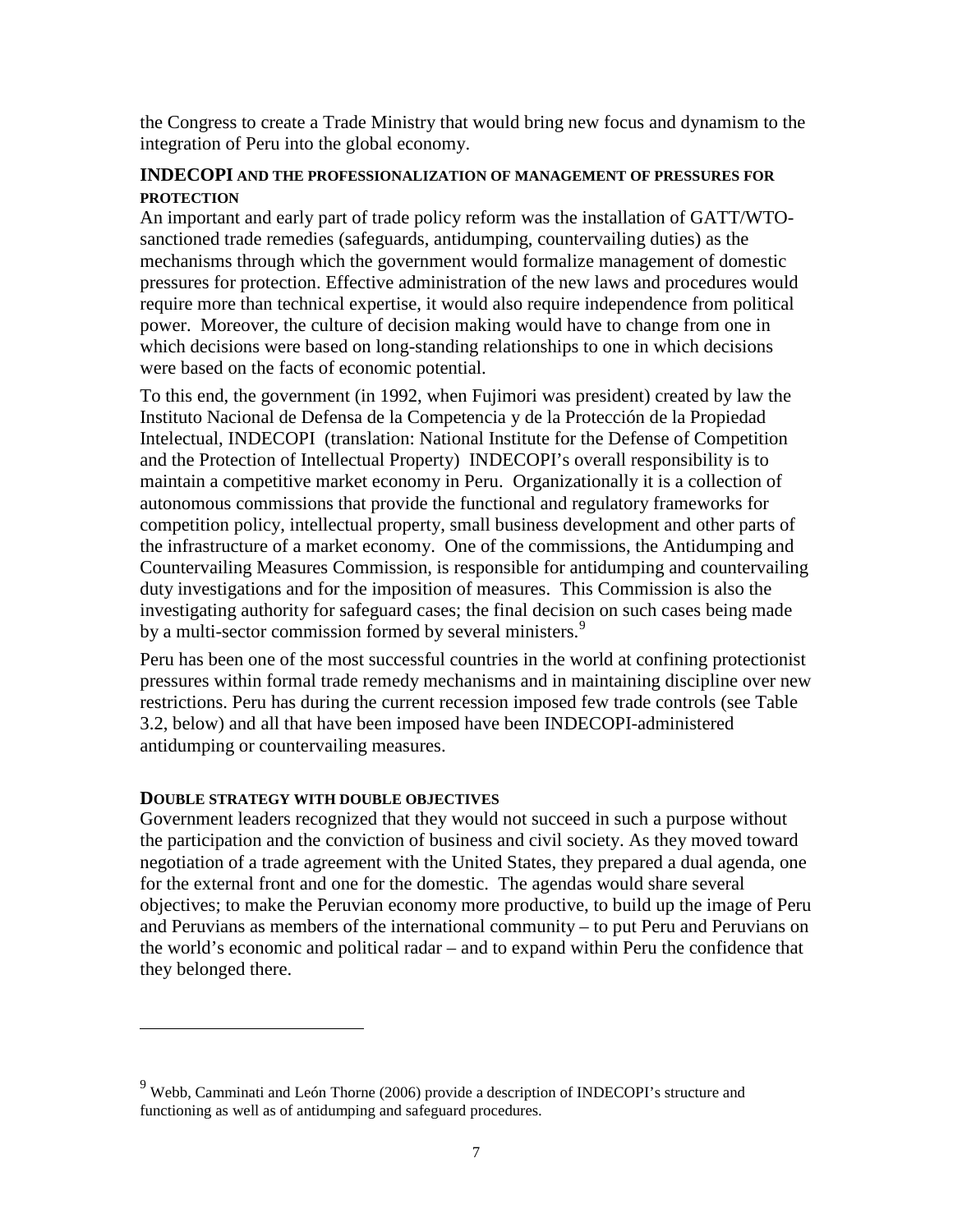The government was diligent to enlist the participation of all sectors of Peruvian society; organizing over 600 events with business associations, labor unions, chambers of commerce, universities, professional associations, agricultural communities, fishermen, etc. Continuing input was organized through 21 advisory groups, one for each of the areas of negotiation.

Reform leaders with whom we spoke emphasized that in these meetings and other contacts they put great emphasis on hearing what the business community had to say and including them in government activities and in all negotiations. This, they explained, was also part of the Asian example.

#### <span id="page-12-0"></span>**NEW GOVERNMENT MINISTRY ORIENTATED TOWARD INTEGRATION INTO THE WORLD ECONOMY**

These negotiations provided an opportunity for reform leaders to press for a major change within the government: to create a new Ministerio de Comercio Exterior y Turismo (MINCETUR) to replace the previous Ministerio de Industria, Turismo y Negociaciones Comerciales (MITINCI). This change allowed the creation of a unit focused on negotiations with the United States and later with other countries. Of perhaps even greater importance, the change facilitated a reorientation of trade policy toward Peruvian companies enthusiastic to participate in the modern international economy. MITINCI had been oriented toward Peruvian businesses more concerned to avoid exposure to international competition, its negotiating experience primarily with the regional-import-substitution orientation of the Andean Community.

#### <span id="page-12-1"></span>**TRADE AGREEMENTS ENTER THE ARSENAL OF POLICY MANAGEMENT**

There were some early but timid steps toward improving access to foreign markets but only in 2001 would negotiations with other countries become an important active part of the emerging open strategy.<sup>[10](#page-12-2)</sup> By then the vision of Peru as a successful part of the world economy had spread nationally; that is why President Toledo chose to proceed as he did. This and the accumulating success and confidence laid the base for reform leaders to recognize and to seize another opportunity.

The ATPA, the Andean Trade Preference Act of the United States, provided a positive spark to Peru's vision of itself in the world economy. This law, passed by the US Congress in 1991, provided for the United States to reduce its tariffs on imports from Peru and other Andean countries in exchange for their cooperation in a fight against drugs. As such, it demanded minimal change of Peru's trade policies, but it provided an opportunity for Peruvian companies to do business in the United States.

The existence of the ATPA program brought the Peruvian government to see the potential for something more. The need, however, to renew the agreement every three years and its initial exclusion of labor-intensive industries like textiles lessened the usefulness of the program as an incentive to investment in the export sector. When the

<span id="page-12-2"></span><sup>&</sup>lt;sup>10</sup> Peru accepted the Uruguay Round Agreements in 1995, but did not attempt to use the Uruguay Round negotiations as a way to open markets of particular interest to Peru.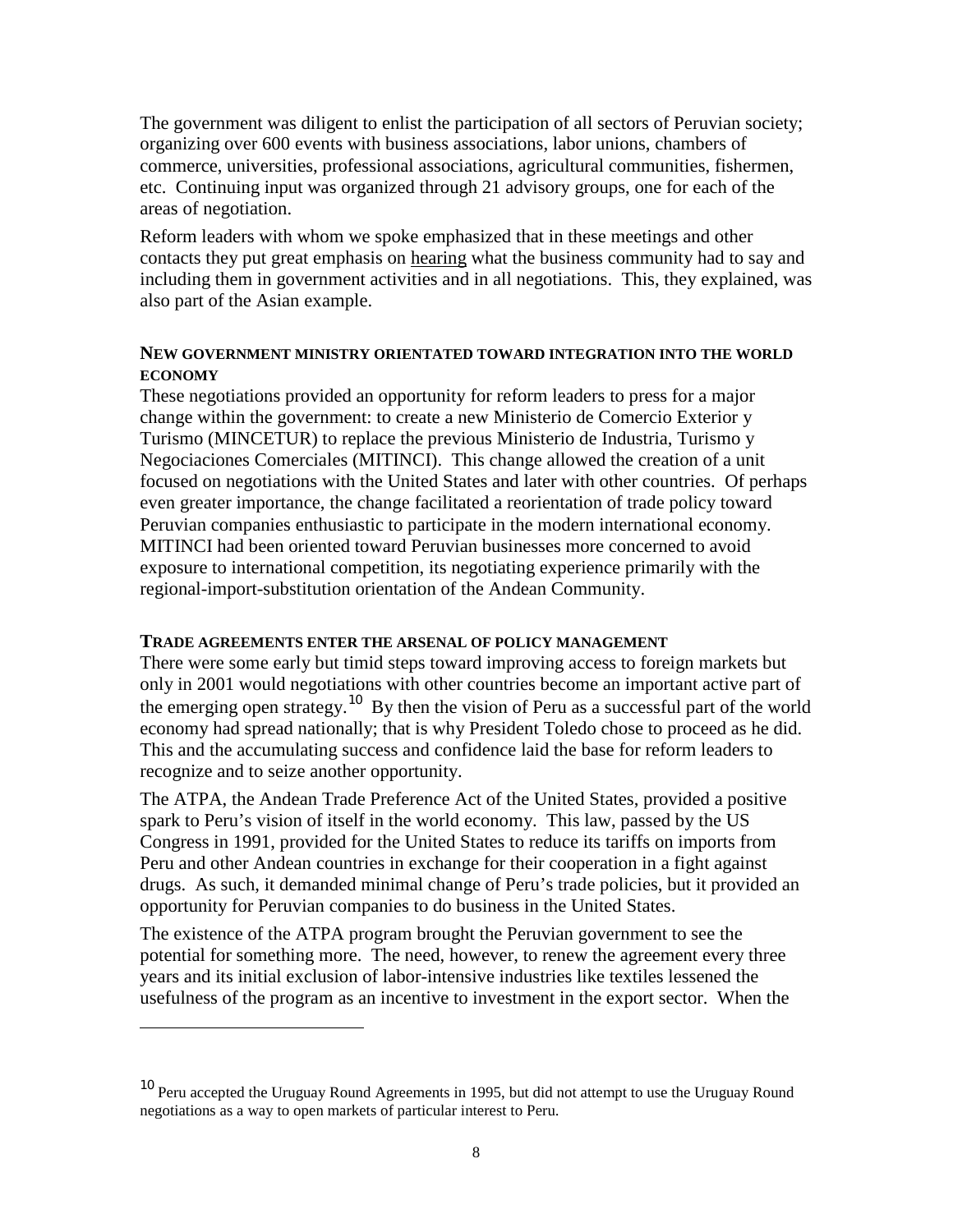ATPA came up for renewal in 2001, a strengthened export sector was pushing for more market access abroad and a clearer vision of Peru's trade strategy was emerging. Their self-confidence buoyed by the negotiation of ATPA extensions, Peruvian officials decided to go for a more ambitious agreement. The United States first saw Peru as a partner in the war against drugs, Peruvian leaders would exploit this attention to create for itself a role as economic partner.

#### <span id="page-13-0"></span>**THE MOMENTUM OF THE FTA CARRIED BEYOND ITS 'REQUIREMENTS'**

No less important, reform leaders used the positive image created by the negotiations to move reform beyond the 'demands' of the agreement. Between March and June 2008, the government submitted more than 100 Supreme Decrees to the Congress for their approval. These included not only the subject matters required to meet the terms of the agreement, but also subject matters that constituted a kind of second-generation reform.

#### <span id="page-13-1"></span>**CONTINUING USE OF FTA NEGOTIATIONS**

Since completing the FTA with the United States in April 2005, Peru has also negotiated and signed agreements with Chile, Singapore, Canada, China, the European Free Trade Association, Korea, Thailand, Japan, Panama, Costa Rica and the European Union.

Without belittling the value of these negotiations for building commercial relationships, we want to point out that their role has been much more. For one thing, the negotiations have been a vehicle through which successive governments have kept before the Peruvian public the positive side of integration into the world economy. President Alan Garcia often used the slogan, "montarse a la ola del crecimiento" – climb up onto the wave of growth – to rally Peruvians to the spirit of attracting investment from and competing in the markets of the strongest economies in the world (Garcia 2011).

Targeting specific and prominent countries has provided identity for the new vision that participation in WTO negotiations could not provide. Using FTA negotiations has allowed Peru to establish its own identity among trading nations, it has allowed Peru greater influence over the pace of liberalization than WTO negotiations would allow. Not to be overlooked, FTA negotiations have brought forward in the public mind that Peruvian leaders have been shapers of the accords. Large countries such as the United States, India and Brazil can use leadership in WTO negotiations as part of the management of their domestic politics of trade policy, but their doing so takes away the same opportunity for smaller countries.

#### <span id="page-13-2"></span>**A POLICY BLUEPRINT EMERGES**

Peruvian trade reform began with rejection of policies that had obviously failed; plus the confidence that Peru could achieve what a number of Asian countries had achieved. The reform developed concrete elements as policy entrepreneurs created and built on opportunities. In time, reform leaders would turn their attention to elaborating an overall philosophy for trade reform, this brought forward in 2005 in an MEF resolution.

This Ministerial Resolution, titled "Guidelines for Tariff Policy," outlines in broad scope the country's development policy, with particular focus on policies related to integration into the world economy.

As to tariff policy, the Resolution provides a rationale for unilateral liberalization. It takes up the tariff as a tax imposed only on imported products, and thereby imparting a "protective bias" and indicates that policy management should recognize a balance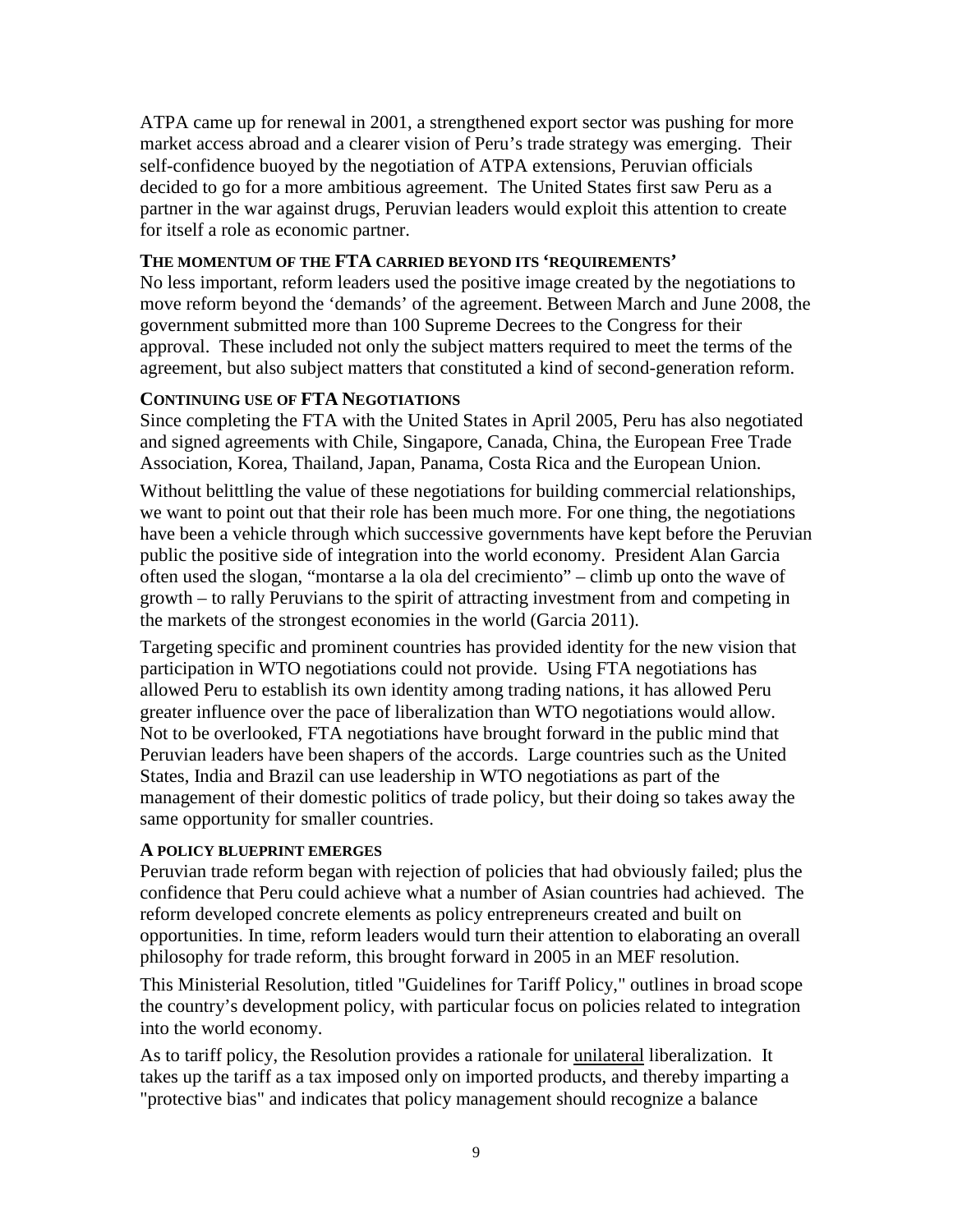among the impact of a policy on output, employment and revenue and its impact on efficiency in resource allocation and welfare of the population.

*From a standpoint of economic efficiency, the reduction of tariffs promotes improvements in international competitiveness, productivity of businesses and improvements of domestically produced products. All of this enables higher incomes and greater customer satisfaction. Higher tariffs isolate an economy from international competition and provide only a few sectors a boost at the expense of the economy's overall efficiency.* 

*Hence policy, particularly for a country with no power to influence international prices, should be to reduce tariffs and thereby their distorting effect on the efficiency of resource allocation. Resource allocation should be by market criteria rather than by the creation of artificial advantages.* 

*This argument is equally valid against congressional bills that seek to promote sectors through tariff exemptions.* (MEF 2005, 2-3)

This has remained the basic document of international trade policies through the two changes of government that have occurred since it was first promulgated.

#### <span id="page-14-0"></span>**TRADE POLICY EVOLVES**

 $\overline{a}$ 

*Long-run economic change is the cumulative consequence of innumerable shortrun decisions by political and economic entrepreneurs.* (North, 1990, p. 104)

Peru's example shows that increased economic prosperity is not a one-time change to a different set of policy parameters. It is the cumulative consequence of many decisions guided by an ensemble of examples, objectives and values that bring better economics into the institutional structure of the economy – each of these decisions supported by the confidence that the overall program will succeed. In the case of Peru, the institutions and the individuals responsible for developing policy have been receptive to good economics, and responsive to it.

## <span id="page-14-1"></span>**3. Import Substitution under the WTO: Argentina**

Except for a brief period of liberalization in the 1990s, Argentina for the past eighty or so years has been a relatively closed economy. Over that period the Argentine economy has performed poorly in comparison with countries with similar resource endowments that have adopted open policies. In 1930, Argentina's per capita income was approximately 85 percent of Australia's but since Australia shifted to an open trade strategy the ratio has fallen to 30 percent. Moreover, Argentina's protectionist regime has not provided a redistribution of income toward workers. Since 1960 the ratio of wages to GDP per worker has remained more or less constant in Australia, but by 2004 had fallen by some 40 percent in Argentina.<sup>[11](#page-14-2)</sup>

<span id="page-14-2"></span><sup>&</sup>lt;sup>11</sup>Nogués 2011a provides a documented analysis of the role of commercial policies in explaining Argentina's long-run and sustained process of relative decline.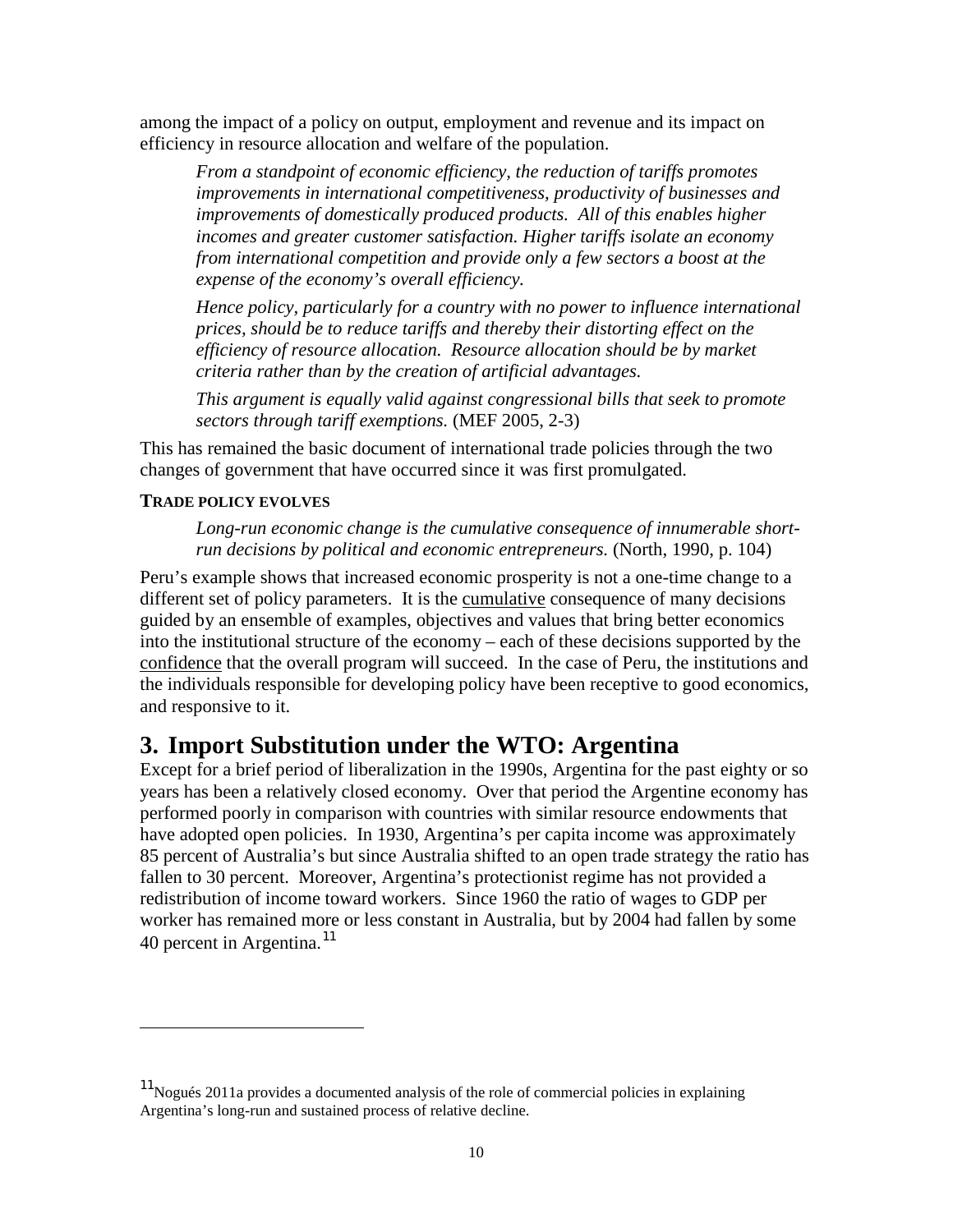

<span id="page-15-0"></span>**Figure 3.1: Ratio between Argentina's and Australia's per capita GDP** 

Source: Author's elaboration based on Maddison (2007).

In the 1990s the government in power sought to implement an open competitive market with marked reduction of governmental intervention (Nogués and Baracat, 2006). Major sectors of the economy that were dominated by public enterprises were privatized and foreign investment was put on an equal footing with domestic investment. Tariff rates that had averaged 40 percent in the mid-1980s fell to an average of 14 percent by the mid-1990s. On imports from Mercosur partners, most rates fell to zero. This liberalization was accompanied by the introduction of disciplined mechanisms for managing pressures for protection: GATT/WTO-sanctioned antidumping and safeguard mechanisms.

This liberalization was however short-lived, and starting with the "corralito"<sup>[12](#page-15-1)</sup> in late 2001, it has been reversed by the governments in power to policy profile that has been dominant over the past 8 or 9 decades:

- An announced return to an import substitution strategy,
- Reversion to instruments of trade control that lack the transparency and accountability the WTO system attempts to foster. The procedural/governance regulations introduced in the 1990s have been displaced by non-transparent and discretionally implemented restrictions mechanisms.
- Widespread import controls; ultimately (early 2012) as the peso became increasingly overvalued, the requirement of approval by the government of each request for the purchase of foreign exchange
- Export-balancing or countertrade requirements as a condition for importing,
- Quantitative export restrictions and high export taxes on cereal and bovine meat exports,
- Targeted industry support measures.

<span id="page-15-1"></span><sup>&</sup>lt;sup>12</sup>The term *corralito* refers to emergency measures put in place near the end of 2001 to stop a bank run. The government severely limited withdrawals from Argentine peso accounts and completely prohibited withdrawals from U.S. dollar–denominated accounts.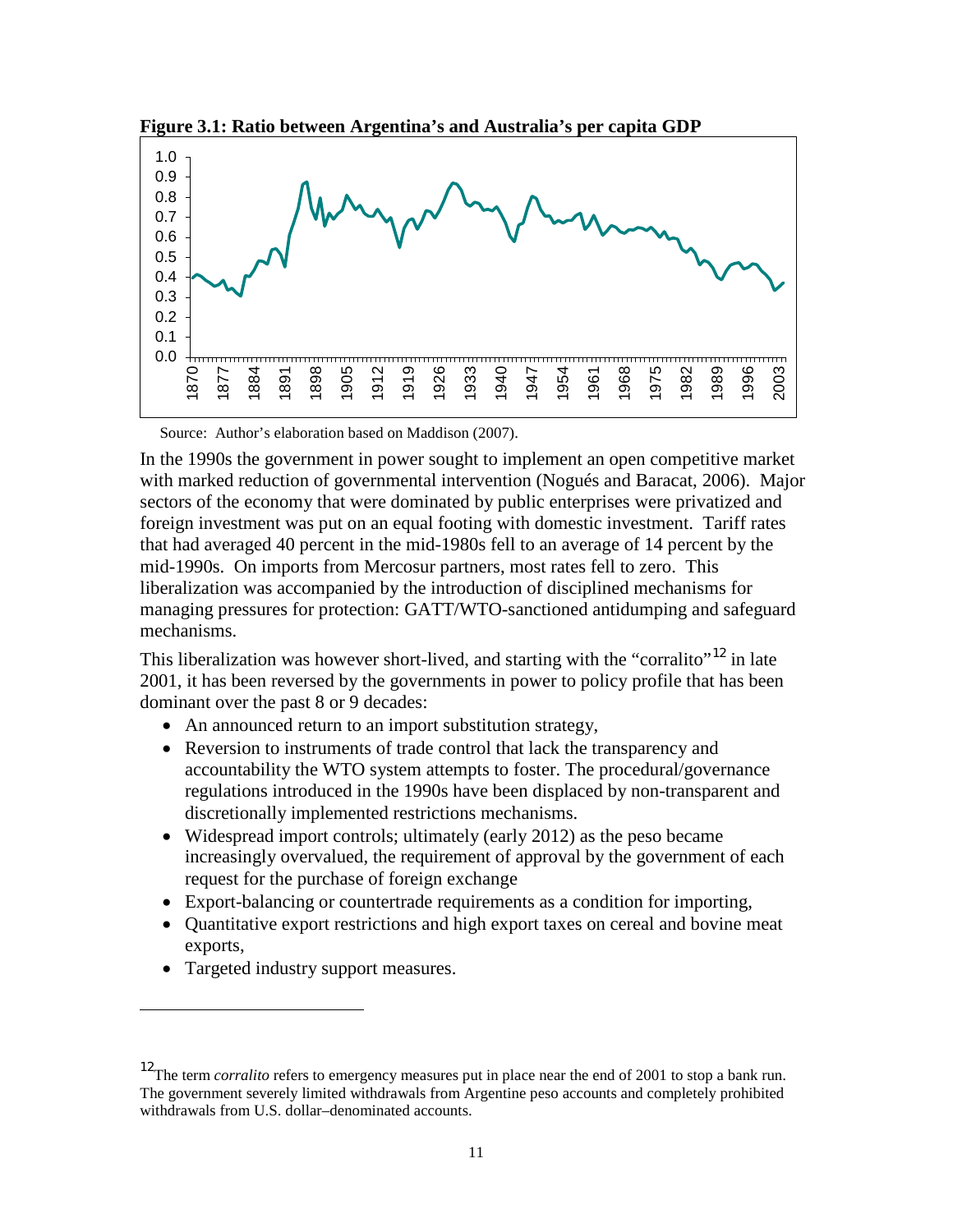#### <span id="page-16-0"></span>**RETURN TO IMPORT SUBSTITUTION**

The Argentine government has publicly acknowledged a return to an import substitution trade strategy. Table 3.1 provides extended documentation of Argentina's return to import substitution polices and to off-the-books forms of policy formation and administration; e.g., President Kirchner's insistence that *"we must deepen import substitution"* (Losauro 2011).

The 'new' import substitution rationale repeats much of the rhetoric of past decades. Protecting domestic employment is the major political rationale; but there is also emphasis on the necessity to deal with "unfair" foreign competition, this usually in reference to imports from Asia. The rhetoric also assures that industry efficiency will be comparable to that achieved in major economies and that domestic producers provided a sanctuary home market will also compete well in export markets.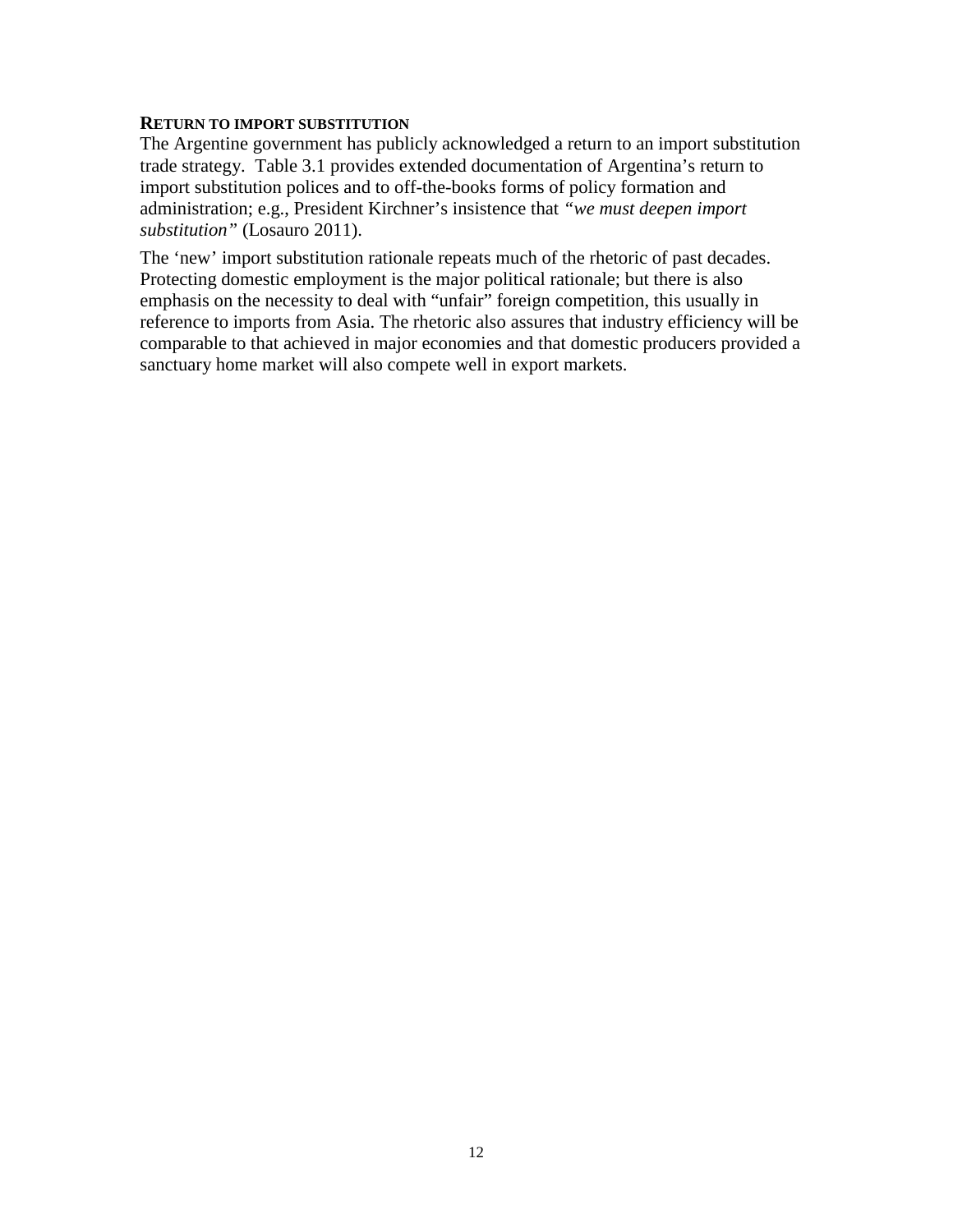<span id="page-17-0"></span>

| Table 3.1<br><b>Date</b> | <b>Import Substitution Policy Timeline</b><br><b>Policy actions and Authorities' declarations</b>                                                |
|--------------------------|--------------------------------------------------------------------------------------------------------------------------------------------------|
| December                 | Resolution 220/2003-SICPME initiated the system on import licensing for                                                                          |
| 23, 2003                 | bicycles. This event was more or less the commencement of Argentina's                                                                            |
|                          | new protectionism. The resolution also created the administrative                                                                                |
|                          | procedures for enforcing the restrictions.<br>Source: InfoLEG database website at                                                                |
|                          | http://infoleg.mecon.gov.ar/infolegInternet/anexos/90000-                                                                                        |
|                          | 94999/91398/norma.htm.                                                                                                                           |
| August                   | Argentina limits entry points for certain goods. By virtue of General                                                                            |
| 11, 2005                 | Resolution 1924 of August 11, 2005, and with the purpose of                                                                                      |
|                          | strengthening customs controls, the Federal Public Revenue                                                                                       |
|                          | Administration limited the points of entry for certain categories of goods,                                                                      |
|                          | including textiles, shoes and toys.                                                                                                              |
|                          | On January 29, 2010, the General Customs Division passed new<br>legislation, adding several new tariff positions to the regime. (Only tariff     |
|                          | positions added in this new legislation have been included in this reported                                                                      |
|                          | measure.)                                                                                                                                        |
|                          | Source: Global Trade Alert 2010b.                                                                                                                |
| August                   | President Cristina Fernández de Kirchner and Minister of Economy                                                                                 |
| 17, 2007                 | Miguel Peirano announced measures to restrict imports, especially those                                                                          |
|                          | from East Asia. The restrictions covered textiles, footwear, toys, leather                                                                       |
|                          | goods, and computers. The measures applied included minimum values to<br>collect duties, specialized customs offices designation for certain     |
|                          | products, new technical standards for certain products, expansion of the                                                                         |
|                          | coverage of the import licensing system, and increased customs checks on                                                                         |
|                          | products originating in certain Asian countries.                                                                                                 |
|                          | Shortly thereafter, China banned soybean imports from Argentina.                                                                                 |
|                          | Sources: ADN Mundo 2007; iProfessional.com 2007.                                                                                                 |
| November<br>2, 2009      | Law 26,457, enacted on December 10, 2008, created an incentive scheme<br>for local investment in manufacturing motorcycles and motorcycle parts. |
|                          | The scheme includes new restrictions on imports of assembled vehicles                                                                            |
|                          | and a tax deduction based on purchases of parts from local manufacturers.                                                                        |
|                          | Débora Giorgi, the minister of industry and tourism, while speaking                                                                              |
|                          | before the Association of Motorcycle Manufacturers, announced that to                                                                            |
|                          | promote import substitution the law would encourage domestic production                                                                          |
|                          | of motorcycles and motorcycle parts, the expectation being that within                                                                           |
|                          | five years imported parts would constitute no more than 30 percent of the<br>production value of a unit.                                         |
|                          | Sources: Ámbito Financiero at                                                                                                                    |
|                          | http://190.224.163.233/ambitoweb/diario/2009/1126/texto/Not_20091126                                                                             |
|                          | _495325.rtf; Río Negro 2012.                                                                                                                     |
| November                 | Law 26,393, enacted on June 25, 2008, created a system of bonuses                                                                                |
| 3, 2009                  | payable to assemblers of vehicles, internal combustion engines,                                                                                  |
|                          | gearboxes, and axles that purchase locally made parts.                                                                                           |
|                          | Source: Honorable Chamber of Deputies website at                                                                                                 |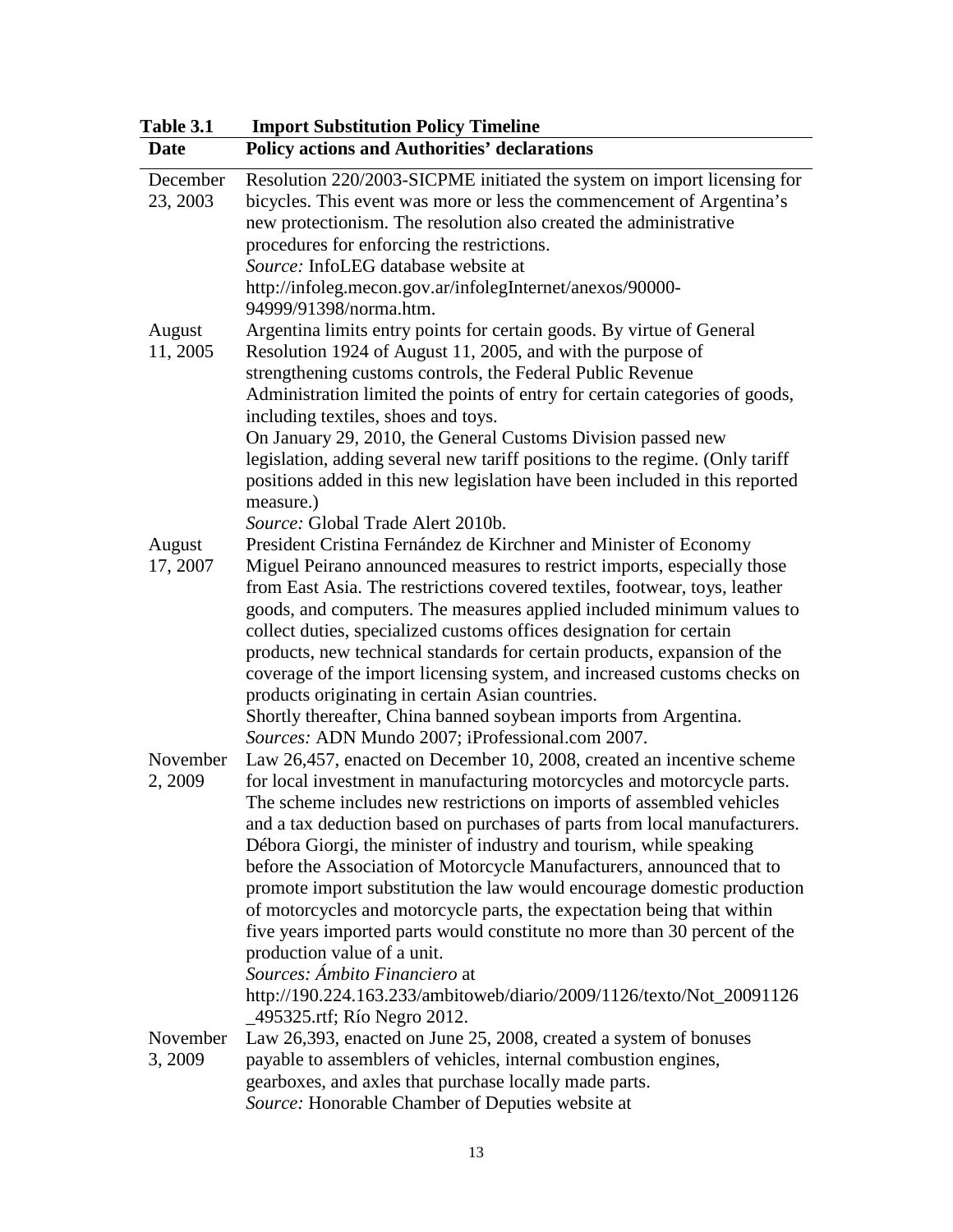http://www.hcdn.gov.ar/leyes/buscarNormasXNumLey.jsp?id\_norma=40 118.

- February 5, 2010 On February 5, 2010, the government passed implementing legislation that put into effect the Local Investment Incentives Regime for Motorcycles and Motorcycle Parts Manufacturing, originally established in 2009 by Law 26,457 and Decree 1857/2009. Under the regime, local producers of motorcycles and certain motorcycle parts will receive two types of benefits: (a) reductions of duties levied on imported inputs, ranging from 20 to 60 percent of current import duty rates, and (b) tax credits on purchases of locally produced inputs. To be eligible for the benefits, applicants have to pledge investments of at least US\$1 million in real estate, facilities, machinery, and development of local suppliers. Furthermore, to continue to be eligible for the benefit, they have to gradually reduce the foreign content of their output, with a view of reaching a 30 percent ceiling in foreign content by 2015. *Source:* Global Trade Alert 2010a.
- May 2010 At the 15th Trans-Andes Encuentro Empresarial, a Chilean spokesperson commented that while Argentina is a large market for food, Argentine government policies have been creating difficulties regarding the sale of imported food items. Managers of supermarket chains, supermarkets, and other retail stores have received verbal communication from the secretary of commerce that they should stop importing, among other items, canned corn and tomatoes from Brazil, Swiss chocolates, Greek peaches, and nuts and several Chilean products that are processed in the local market. The secretary of commerce has instructed the National Food Institute, which formerly issued certificates of free movement of goods, to redirect all requests for such certificates to the Secretariat of Commerce. *Source:* Boeninger 2010.
- January 21, 2011 In a presentation announcing the regime for promotion of modems and tablets in Tierra del Fuego, the Minister of Industry, stated, "Companies' interest in manufacturing in Tierra del Fuego clearly indicates that we are on the path to a national electronics industry. We will continue to promote this strategic sector. We aim to replace imports of high-technology goods and generate new jobs."

*Source:* Ministry of Industry 2011a.

February 22, 2011 The Minister of Industry, said that "the changing economic and political paradigm that began in 2003 continues to ensure historical rates of growth with social inclusion." She reiterated the importance of continuing to preserve the domestic market for domestic production. "The import substitution we are encouraging is a cornerstone for the growth of our economy … so we have extended the list of products on which import licensing is applied."

*Source:* Ministry of Industry 2011c.

February 25, 2011 The Ministers of Economy and Industry met with 300 entrepreneurs from all sectors of the country, noting that the government "applies trade administration as a way to guide import substitution and generate more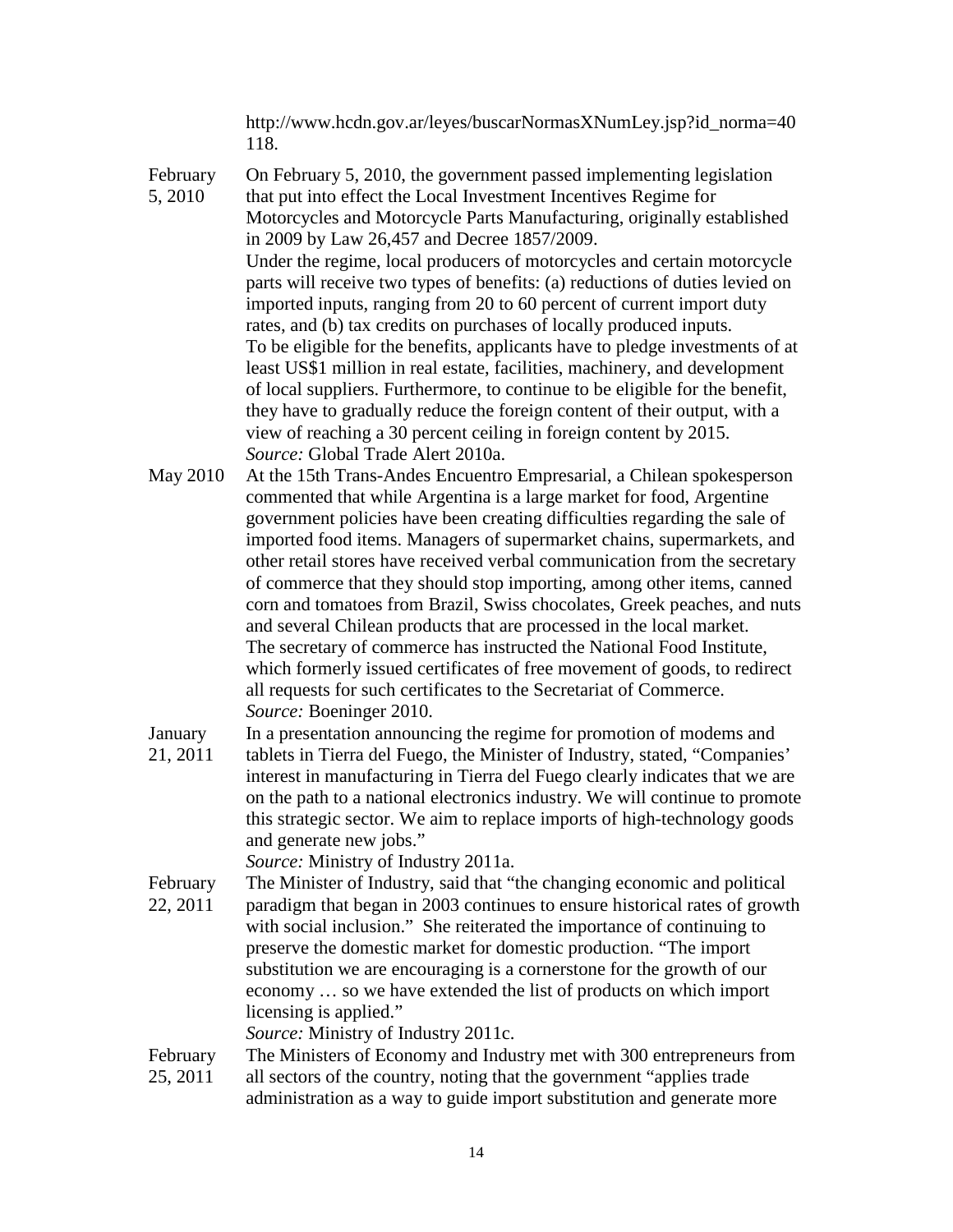production and jobs in Argentina." They urged sectors that import products covered by the import licensing system to invest in job creation in Argentina, pointing out that the sectors would be monitored as to the quantity, the quality, and the prices of the products they supplied to the Argentine market.

*Source:* Ministry of Industry 2011b.

March 10, 2011

The Ministry of Industry announced that imports of cars and inputs used by local car producers will be limited to the value of local production that they export. The restriction is aimed at reducing the increasing trade deficit in the sector. Imports originating in MERCOSUR and Mexico will be exempt from the restriction.

The measure was announced during a meeting of government officers with top representatives of the automotive industry and will not be laid down in any regulation or written instrument other than the meeting's press release.

To obtain the necessary import permits, car producers will have to submit a sworn statement in which they set forth their exports plans and get the approval of the Ministry of Industry.

By April 2011, most car producers, including Volkswagen, Mercedes-Benz, Porsche, PSA Peugeot-Citröen, and Alfa Romeo had concluded agreements with the government in which they committed to reduce their trade deficits by balancing exports and imports. Firms that do not have local car production undertook to export goods other than cars or auto parts. Such was the case of Alfa Romeo and Porsche, which pledged to export biofuel and wines, respectively.

*Source:* Global Trade Alert 2011a.

- May 3, 2011 On March 10, 2011, the Ministry of Industry adopted a verbal measure whereby imports of cars and inputs used by local car producers would be limited to the value of local production that they export. Starting on May 3, 2011, local media reported that similar restrictions were being extended to the pharmaceutical industry. As in the case of the automotive industry, local suppliers of pharmaceutical products were required to submit deficit reduction plans as a condition to obtaining the necessary import permits. To prevent supply shortages in the local market, only locally produced medicines are subject to the measure. *Source:* Global Trade Alert 2011b.
- June 22, 2011 In opening the forum for the value chain of textiles and apparel (part of Argentina's Strategic Plan 2020), the Minister of Industry, declared that "we will continue to have a strong domestic market, protected against unfair competition." She elaborated that restrictions to dampen imports have boosted local textile production, and the challenge now is to support higher investment to further increased local production and reduction of the sectoral trade deficit.

*Source:* Secretariat of Public Communication 2011.

- July 30, On March 10, 2011, the government started to adopt a series of verbal
- 2011 measures aimed at balancing imports and exports in certain sectors of the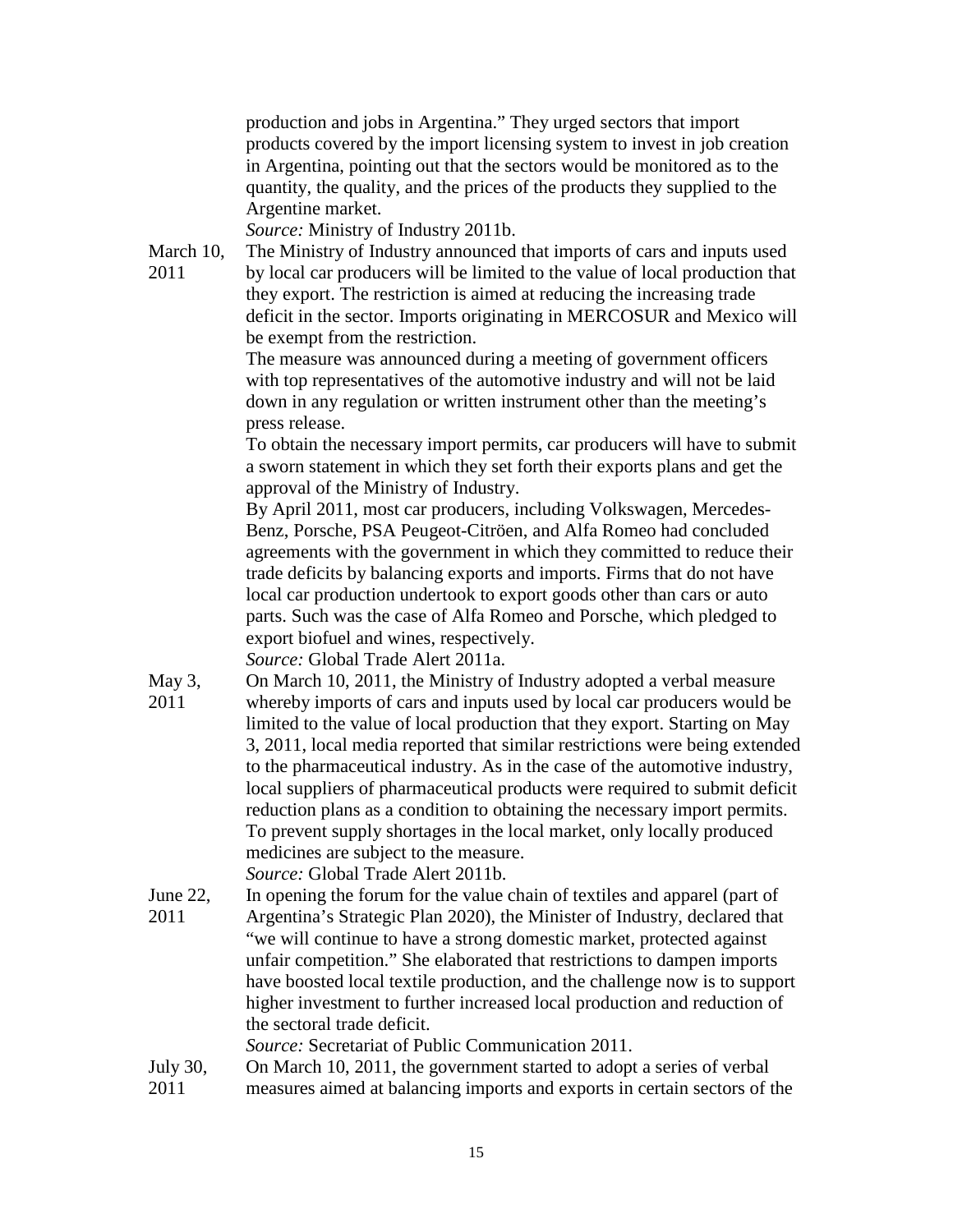|           | economy. Importers in these designated sectors are required to export an<br>amount of local production equal to the value they import. The policy was<br>first applied to car producers and was then extended to the pharmaceutical |
|-----------|-------------------------------------------------------------------------------------------------------------------------------------------------------------------------------------------------------------------------------------|
|           | industry.                                                                                                                                                                                                                           |
|           | By the end of July 2011, media reported that similar restrictions were also                                                                                                                                                         |
|           | applied to refrigerators, washing machines, cookers, and toys.                                                                                                                                                                      |
|           | Source: Global Trade Alert 2011c.                                                                                                                                                                                                   |
| November  | "Not one nail imported, if possible," said President Cristina Fernández de                                                                                                                                                          |
| 29, 2011  | Kirchner, addressing the Chamber of Construction. She stressed the need                                                                                                                                                             |
|           | to strengthen import substitution and to lower input costs so as to improve                                                                                                                                                         |
|           | the trade balance and create more employment in the country.                                                                                                                                                                        |
|           | Speaking to Ultimas Noticias, Gabriel Murara, the vice president of the                                                                                                                                                             |
|           | Confederation of Industry of Uruguay, which is a member country of                                                                                                                                                                  |
|           | MERCOSUR, admitted concerns about this statement, adding that he saw                                                                                                                                                                |
|           | no quick exit from problems with Argentina.                                                                                                                                                                                         |
|           | Source: Delletore 2011.                                                                                                                                                                                                             |
| March 22, | The Minister of Industry, warned agricultural machinery manufacturers                                                                                                                                                               |
| 2012      | that to do business in the Argentine market that they must incorporate                                                                                                                                                              |
|           | more parts produced in Argentina. "The policy is one of carrot and stick;                                                                                                                                                           |
|           | companies that use domestic demand must generate Argentine<br>employment."                                                                                                                                                          |
|           | The Minister set a target of 50 percent local value added for the industry,                                                                                                                                                         |
|           | and wants to see the sector reverse the trade deficit of Arg\$450 million                                                                                                                                                           |
|           | recorded in 2010. Companies such as Fiat, Case New Holland, John                                                                                                                                                                    |
|           | Deere, Pauny-Stara, Agco, and Claas have signed agreements with the                                                                                                                                                                 |
|           | government to adapt to the new policy of import substitution and                                                                                                                                                                    |
|           | countertrade.                                                                                                                                                                                                                       |
|           | Sources: Infocampo 2012; Ministry of Industry 2012.                                                                                                                                                                                 |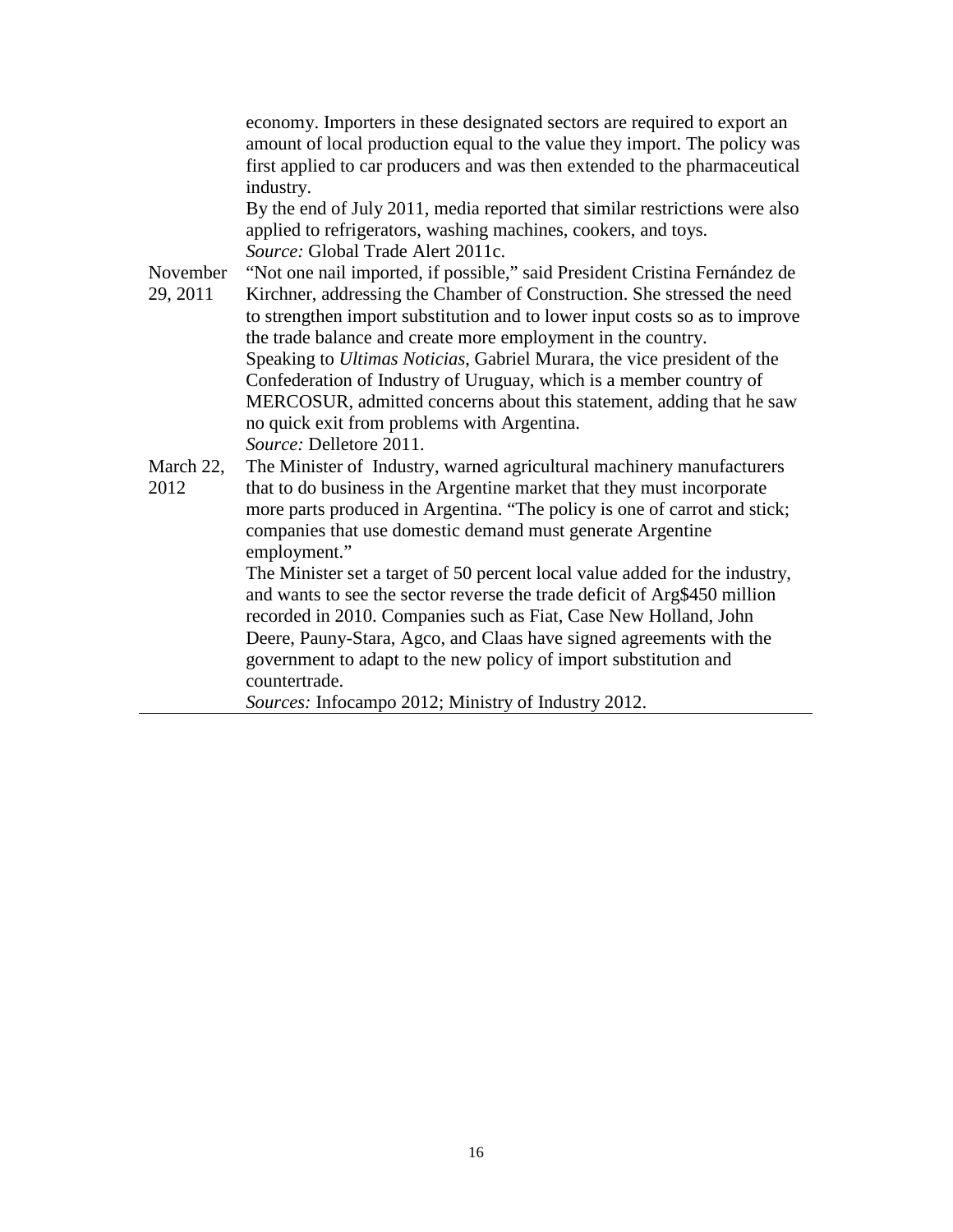#### <span id="page-21-0"></span>**RETURN TO INFORMAL GOVERNANCE OF TRADE CONTROLS**

Table 3.2 reports the Global Trade Alert (GTA) tabulation of trade restrictions and tradeaffecting industry support measures. The GTA, a project supported by the World Bank and other organizations, is motivated by the concern that the Great Recession might bring a resurgence of trade restrictions. In addition to including all measures for which the WTO Agreements requires notification, GTA covers other measures (some tailored perhaps to elude WTO restrictions) reported by news media, as well as by importers and exporters.<sup>[13](#page-21-1)</sup>

The table documents not only that Argentina has applied a number of trade control measures, it also documents that the procedural reforms of the 1990s, to a large extent, have been put aside. Sixty percent of the import controls by Argentina have been measures that the Global Trade Alert classifies as "non-tariff barriers (not otherwise specified)" and other measures not put in place through formal procedures. Moreover, procedures for antidumping and safeguards – classified in the table as "formal" – have been made less inclusive of stakeholders, for example public hearings have been eliminated from the proceedings through which the Foreign Trade Commission (CNCE, Comisión Nacional de Comercio Exterior) conducts these investigations.<sup>[14](#page-21-2)</sup>

The import restrictions applied have taken many forms: unexplained delays in release from customs, additional documentation/process requirements, non-responses and delayed responses to requests for import licenses, lack of transparency in the process by which decisions are taken, control of technical regulations, volatility in application of standards. For example, in September 2011 several Argentine publishers were not able to obtain the release from customs of almost 2 million books. Many of these books had been written and edited in Argentina, but shipped outside for printing. In separate meetings with government officials, each publishing company was told to provide a plan on how it would in the future have its printing done in Argentina, and how it would change its product lines in instances in which specialized printing was not available domestically. Table 3.1 provides other examples.

A common element in the actions reported is that the eventual release of imports depended on reaching agreement with the government on commitments to countertrade, to substitute in the future domestic products for previously imported ones and sometimes to make investment in domestic facilities.

<span id="page-21-1"></span> $13$  Here, the contribution of investigative journalism to alert citizens to policies in place, their costs and who is profiting from them has been an important part of trade liberalization. We have found however only one analysis of their role, McCarthy 2000, who examines their input in Australia.

<span id="page-21-2"></span><sup>&</sup>lt;sup>14</sup> "Tariff changes," likewise classified for the table as "formal" procedures, may not be made through formal processes. Dantas (2012) explained that neither Argentina or Brazil have established participatory procedures for the tariff changes they have made under Mercosur's allowed flexibilities.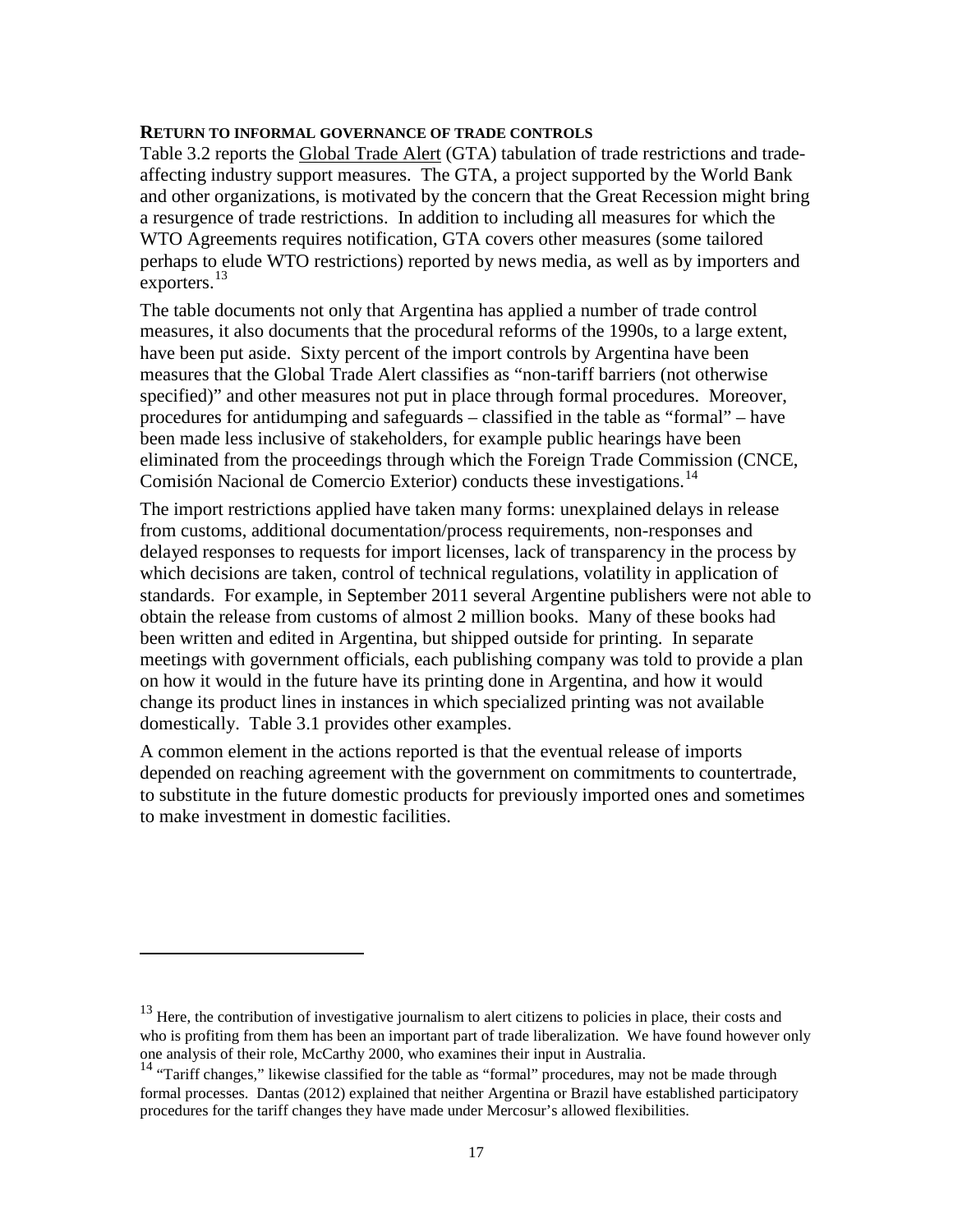|                             | PERCENTAGE OF                            |                  |                                                 |                   |                       |                                    |
|-----------------------------|------------------------------------------|------------------|-------------------------------------------------|-------------------|-----------------------|------------------------------------|
|                             | <b>IMPORT CONTROL</b><br><b>MEASURES</b> |                  |                                                 |                   |                       |                                    |
|                             |                                          |                  | <b>NUMBERS</b>                                  |                   |                       |                                    |
|                             | Formal                                   | Informal         | Import<br>Control<br>$Measures -$<br>Formal and | Export<br>Support | Export<br>Restriction | Support<br>Measure for<br>Domestic |
| Country                     | Process                                  | Process          | Informal                                        | Measures          | <b>Measures</b>       | Production                         |
| Argentina                   | 40                                       | 60               | 108                                             | 1                 | 7                     | 10                                 |
| Indonesia                   | 40                                       | 60               | 20                                              | $\theta$          | 5                     | 7                                  |
| Ukraine                     | 56                                       | 44               | 9                                               | $\boldsymbol{0}$  | $\overline{2}$        | 3                                  |
| Thailand                    | 60                                       | 40               | 5                                               | 1                 | 1                     | $\overline{0}$                     |
| Japan                       | 64                                       | 36               | 11                                              | 8                 | 1                     | 7                                  |
| China                       | 67                                       | 33               | 46                                              | $\overline{7}$    | 10                    | 11                                 |
| United States of America    | 76                                       | 24               | 17                                              | $\overline{2}$    | $\Omega$              | 13                                 |
| Mexico                      | 85                                       | 15               | 13                                              | $\boldsymbol{0}$  | $\mathbf{0}$          | $\boldsymbol{0}$                   |
| <b>Russian Federation</b>   | 85                                       | 15               | 68                                              | 3                 | 13                    | 61                                 |
| India                       | 86                                       | 14               | 50                                              | 13                | 10                    | $\overline{2}$                     |
| South Africa                | 90                                       | 10               | 20                                              | $\boldsymbol{0}$  | $\mathbf{0}$          | $\overline{4}$                     |
| <b>Brazil</b>               | 91                                       | 9                | 46                                              | 8                 | 1                     | 6                                  |
| <b>European Communities</b> | 94                                       | 6                | 32                                              | $\overline{4}$    | 1                     | $\mathbf{1}$                       |
| Turkey                      | 100                                      | $\mathbf{0}$     | 11                                              | $\boldsymbol{0}$  | $\mathbf{0}$          | 1                                  |
| Viet Nam                    | 100                                      | $\boldsymbol{0}$ | 8                                               | 1                 | 3                     | $\boldsymbol{0}$                   |
| Peru                        | 100                                      | $\boldsymbol{0}$ | 7                                               | $\boldsymbol{0}$  | $\mathbf{0}$          | $\boldsymbol{0}$                   |
| Australia                   | 100                                      | $\boldsymbol{0}$ | 6                                               | $\boldsymbol{0}$  | $\mathbf{0}$          | $\overline{7}$                     |
| Republic of Korea           | 100                                      | $\boldsymbol{0}$ | 5                                               | 9                 | $\mathbf{0}$          | 5                                  |

#### <span id="page-22-0"></span>**Table 3.2: Trade Control Measures Reported by Global Trade Alert, 2008-2011; Sorted by Formal versus Informal Process for Application/Administration**

Notes:

a. Countries listed are those with 5 or more import control measures listed in the source table.

b. Data included are for "Implemented" measures coded "Restrictive," i.e., "amber" or "red."

c. "Formal" in this tabulation includes Trade Defense Measures and Tariff Measures.

d. "Informal" in this tabulation includes Non-tariff measures (not otherwise specified), Technical barriers to trade, Sanitary and phyto-sanitary measures, import quotas, and import bans.

e. "Other support measures for domestic production" includes Bail out / state aid measures, Public procurement, Local content requirement and support for state-controlled companies.

f. "Export support measures" include Export subsidies and support for export finance.

g. "Export restriction measures" includes Export taxes and quantitative restrictions on exports.

Source: Tabulated from Global Trade Alert data "Implementing Country and Measure Type," accessed of January 2012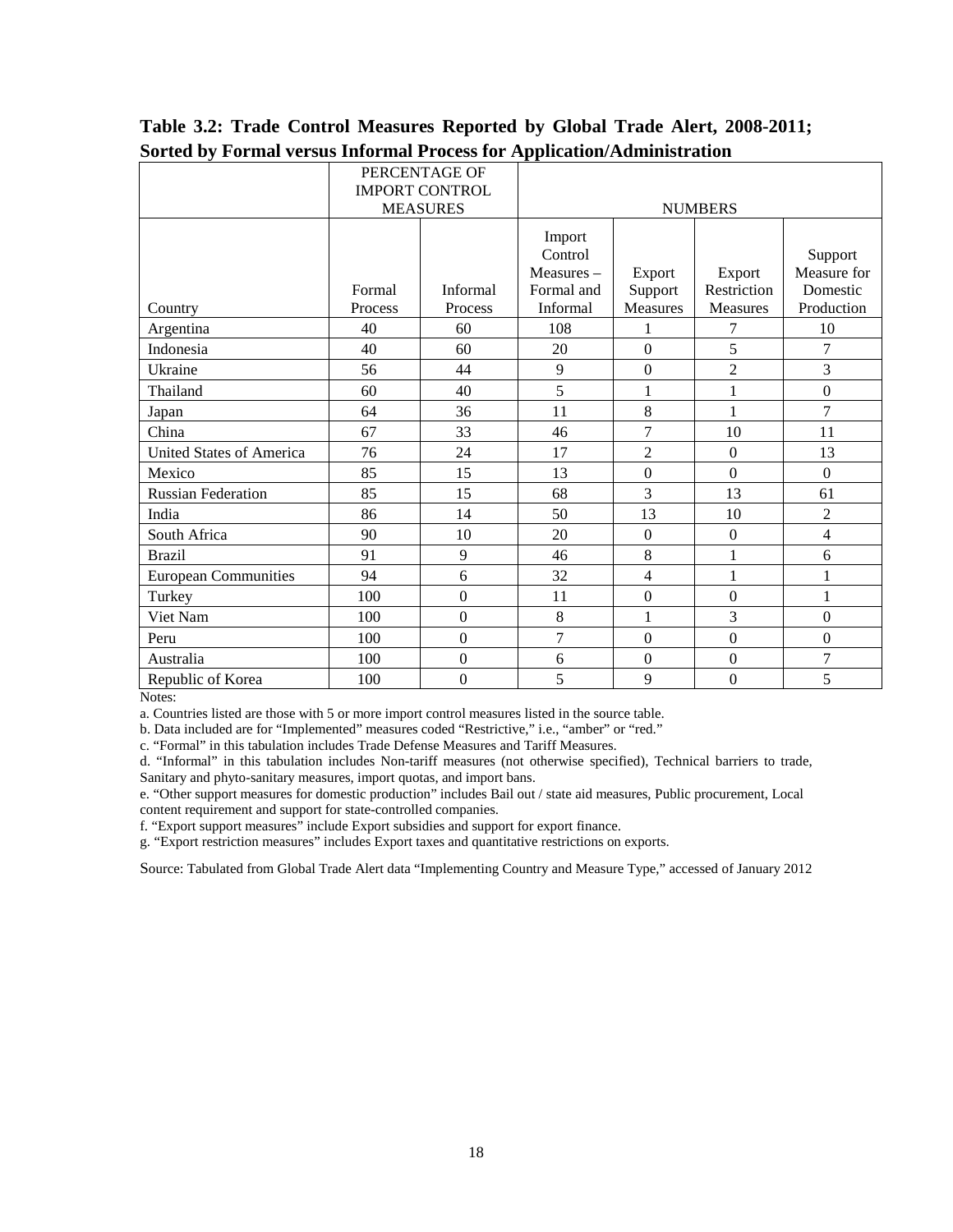#### <span id="page-23-0"></span>**IMPORT LICENSES AS IMPORT RESTRICTIONS**

To the extent that ad hoc measures such as those listed in Table 3.1 have been given legal form – beyond, say, shipments simply not being cleared from customs houses – it is a requirement for an import license. This could mean, for example, that unless the BMW dealer in Argentina documents her arrangements to promote the sale of Argentine rice and leather around the world, she does not receive the necessary license to clear a shipment of imported vehicles.

This amounts to a misuse of the purpose of import licenses within the GATT/WTO system. The sense of the WTO agreement on import licensing is that such measures are allowed as a means "to administer measures such as those adopted pursuant to the relevant provisions of GATT 1994,"[15](#page-23-3) i.e., when there is some other provision in the rules that allows the import control that the license administers, such as an antidumping order.<sup>[16](#page-23-4)</sup> In Argentine practice, an import license has become itself an instrument of trade control.

#### <span id="page-23-1"></span>**INDUSTRY SUPPORT AT HIGH COST**

We provide in this summary one example of the support the government of Argentina has provided for selected industries or regions, the incentives for the assembly of certain electronic products in the southernmost province of Argentina, the island of Tierra del Fuego. Assemblers on Tierra del Fuego are exempt from tariffs on inputs and taxes on production that are applied on the continent. (Protection against imports of assembled telephones includes a requirement that each visitor entering Argentina identify his or her cellular telephone, by brand and model, on the customs entry form.) Following creation of these incentives in late 2009 the assembly of cellular phones on the island jumped from 400,000 units in this year to 4,900,000 in 2010.

As to the effects of these incentives, manufacturing employment in Tierra del Fuego increased by around 2,800 in 2010; at a cost we estimate of US\$230,000 per job per year. The program has not brought new technology to Argentina, to qualify for the tax exceptions it is sufficient that the user manual and the warranty card be provided locally, along with packaging and labeling materials.<sup>[17](#page-23-5)</sup>

#### <span id="page-23-2"></span>**EXPORT RESTRICTIONS**

 $\overline{a}$ 

During the last decade Argentina implemented widespread export taxes. These rates reached a peak around mid-2008 and are still high for major cereal products: wheat 23%, maize 20% and soybeans 35%. Starting in early 2006, these barriers were reinforced with quantitative restrictions on exports of wheat, maize and bovine meat. The restrictions on exports have brought about a significant shift of cropland from bovine

<span id="page-23-3"></span><sup>15</sup>WTO Agreement on Import Licensing, Section 1.A.

<span id="page-23-4"></span> $16$  Of course, the issuance of that antidumping order – to be legal within the GATT/WTO system – must satisfy the procedural and substantive requirements of GATT Article VI and of the WTO agreement on antidumping.

<span id="page-23-5"></span> $\frac{17}{17}$  Costs of this order to create jobs through trade protection are not unusual. Hufbauer and Lowry (2012) estimate, for example, that application by the United States of additional tariffs on imports of automobile and truck tires from China saved perhaps 1,200 jobs at a cost of US\$900,000 per year per job.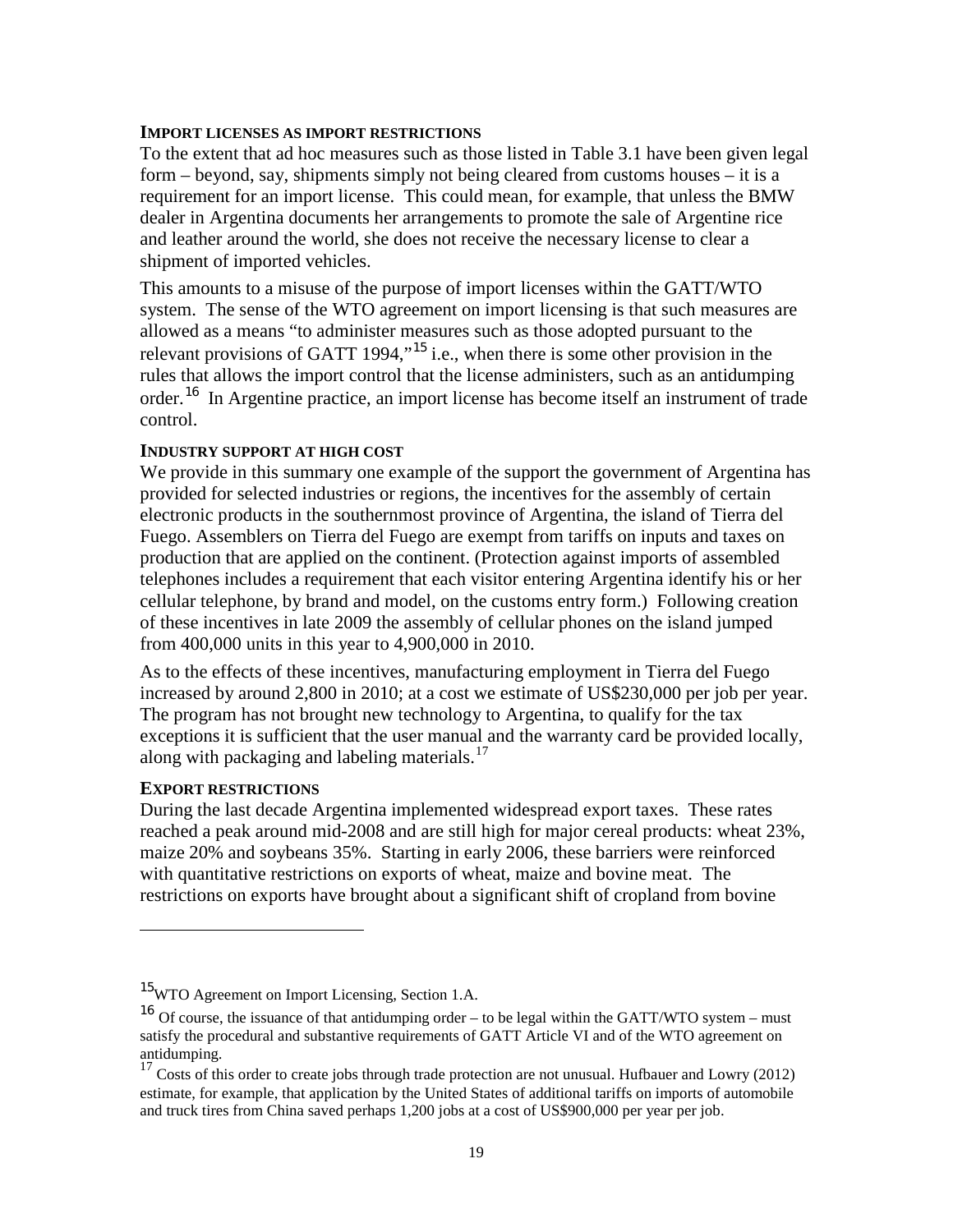cattle, wheat and maize to soybean cultivation; soybean exports not being subject to quantitative restrictions.<sup>[18](#page-24-2)</sup>

These restrictions, like the imports restrictions, have been administered through informal procedures but in this case questions about administration prompted some members of the lower house of Congress (Cámara de Diputados) to propose the creation of a special investigation commission to look into possible irregularities of the administrative office responsible for the allocation of export quotas and the distribution of food subsidies to processors.

Export taxes are escalated  $-e.g.,$  higher on wheat than on flower or bread; higher on maize than on chicken meat. As this implies, farm gate prices have declined by more than food prices, suggesting that the rents created by the export restrictions have been in significant part captured by processors.

#### <span id="page-24-0"></span>**DOMESTIC POLITICAL SUPPORT**

More by default than public debate, domestic politics have generally supported the restrictive measures. The Government lost its majority in the lower chamber mid-term elections in 2009 but retained control of the Senate. In October 2011, the President was reelected with 54% of the popular vote and her party also retained majorities in both houses of Congress. Import barriers and more generally the degree of openness of the economy were never issues in the elections; the one candidate who spoke openly of eliminating export barriers took less than 2% of the vote.<sup>[19](#page-24-3)</sup>

#### <span id="page-24-1"></span>**WTO DISCIPLINE**

 $\overline{a}$ 

WTO Members raised questions about Argentina's practices and at a March 30, 2012, meeting of the WTO Council for Trade in Goods fourteen WTO Members delivered a joint statement on Argentine restrictions.(WTO document G/C/W/667) The Members' statement called on Argentina to "provide a detailed written explanation of why in its view these measures and practices are consistent with WTO rules." Argentina responded that its practices were compatible with WTO rules and that the statement was intended to make Argentina "an example to discourage developing countries from using the public policies we are fairly entitled to use" (WTO document G/C/W/668).

On 25 May 2012 the EU requested consultations with Argentina under the WTO Dispute Settlement Understanding. The EU charged that various Argentine measures violate:

- GATT articles related to national treatment, publication and administration of regulations, and the elimination of quantitative restrictions,
- The WTO Agreement on Trade-Related Investment Measures(TRIMs),
- The WTO Agreement on Import Licensing Procedures,
- The WTO Agreement on Safeguards.
- The WTO Agreement on Agriculture.

Japan and the United States filed parallel complaints in August 2012.

<span id="page-24-2"></span><sup>18</sup> Nogués and Porto 2007 and Nogués 2011b provide details on Argentina's agricultural policies.

<span id="page-24-3"></span><sup>19</sup> In recent (August 2013) primary voting this candidate, Elisa Carrió, received 17 percent.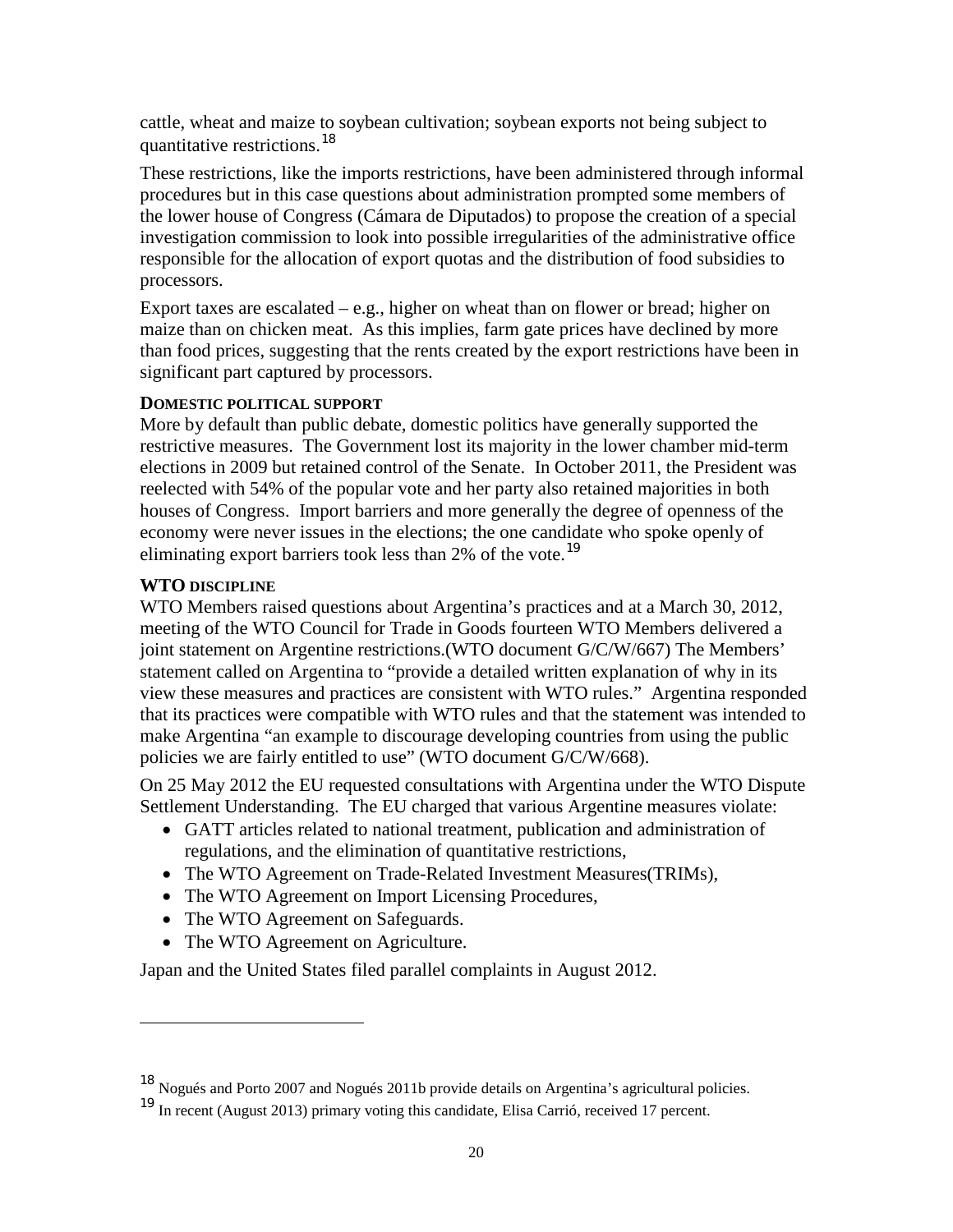The government of Argentina subsequently announced that it would eliminate the import license requirements but that effective February 1, 2012, all registered importing companies are required to fill in an Anticipated Sworn Declaration of Imports (Declaracion Jurada Anticipada de Importacion - DJAI) application. Importers will also have to provide details about the business transaction in advance and wait for the national tax agency AFIP (Federal Administration of Public Income), to issue a permit. Goods that do not possess a valid DJAI authorization number will not be allowed to enter the country. [20](#page-25-1)

The European Union, Japan and the United States responded that they would press ahead with their respective challenges.<sup>[21](#page-25-2)</sup> At its meeting on 28 January 2013, the WTO Dispute Settlement Body established a single panel to take up simultaneously the Japan, European Union and United States complaints. The Director-General composed the panel on 27 May 2013.

The conclusion here is that the WTO dispute settlement process has provided minimal discipline against Argentine practices. Nine years of growing dissatisfaction by Members elapsed before formal complaints were raised and to now the complaints have resulted only in a modification of the form of Argentine restrictions, without change of their substance.

#### <span id="page-25-0"></span>**RETALIATION HAS BEEN MORE EFFECTIVE DISCIPLINE**

Between April and October 2010, China banned soybean oil imports from Argentina, alleging the existence of chemical residues that exceeded agreed standards and China redirected imports toward other sources, most notably Brazil and the United States. Argentina was left to seek other export markets, such as India. By some estimates, during this ban, prices paid for Argentina's exports declined by US\$50–70 per ton for an aggregate loss of about US\$300 million (Longoni 2010).

To our knowledge, there has never been a clear explanation of what triggered the import ban by China. Most observers agree that if a problem really existed, Argentina had the resources and technological capability to implement quickly the adjustments required by China.[22](#page-25-3) Nevertheless, the ban lasted several months. When it was finally lifted, Argentina's Ministry of Agriculture announced that such a decision was made thanks to a presidential visit to China in July 2010.

The facts suggest that the sanitary ban was retaliation implemented after the failure of informal bilateral talks to convince Argentina to reduce its enthusiasm for erecting barriers against imports from China. The numbers indicate that China's retaliation was effective. China had been an increasing target of Argentina's antidumping, 27 investigations initiated against China during 2008-2009 versus 20 against other countries.

<span id="page-25-1"></span><sup>20</sup> Trade Risk Group 2012.

<span id="page-25-2"></span><sup>21</sup> Inside US Trade 2013.

<span id="page-25-3"></span><sup>22</sup> Argentina is known for having the most modern vegetable-oil processing facilities in the world.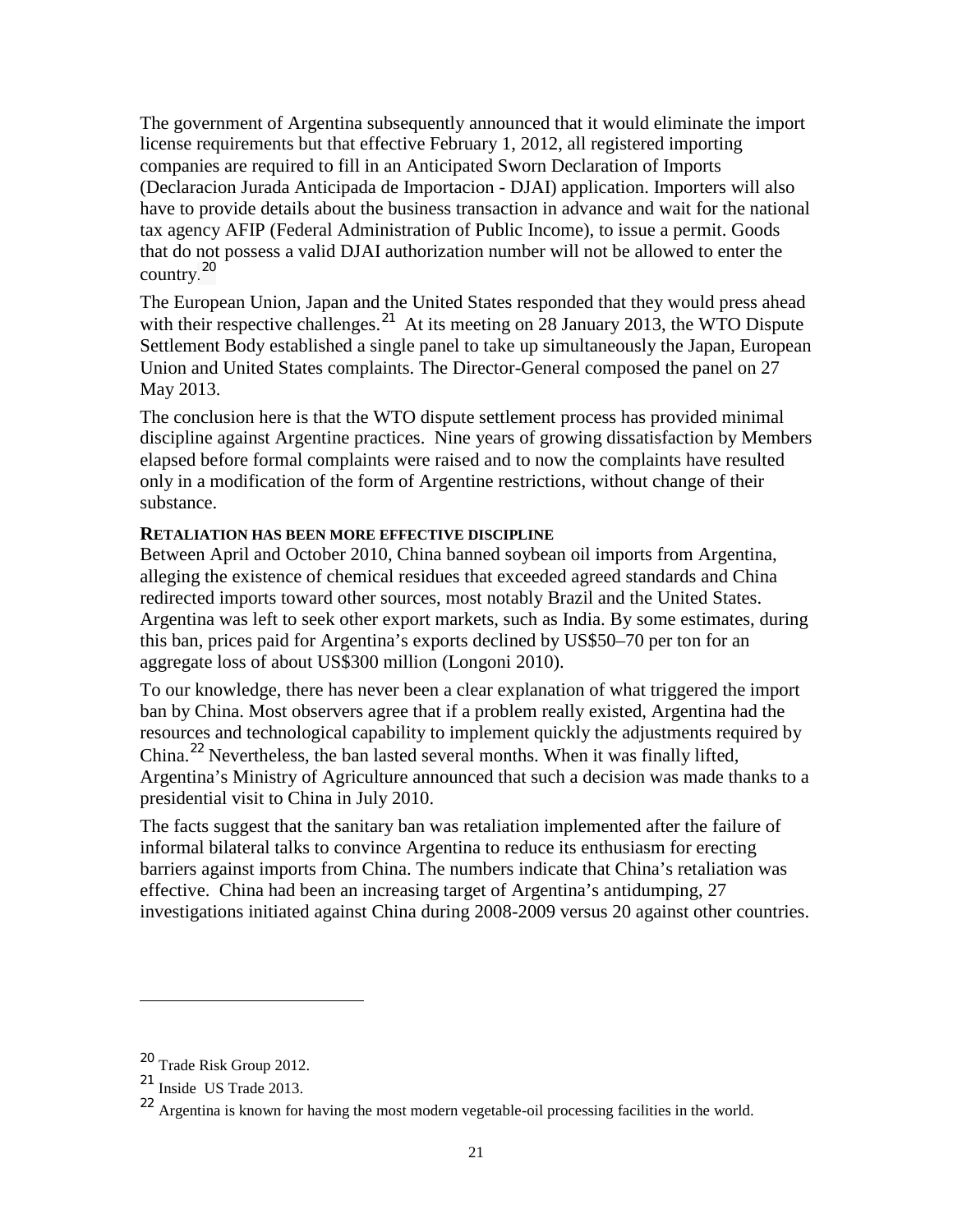Since the vegetable oils incidence ( i.e., in 2010-2012) nine initiations against China versus 24 against other countries. $^{23}$  $^{23}$  $^{23}$ 

Baracat et al. (2013, pp. 104-104) documents retaliation by Brazil against Argentine restrictions on automobile imports, another instance of countries resorting to retaliation – a basic tool of the mercantilist system that the GATT/WTO legal system is intended to replace.

#### <span id="page-26-0"></span>**REVERSION TO THE OLD POLICY CULTURE**

Argentina has reverted to inward-looking policies, most of them administered by obscure institutional arrangements characterized more by discretion and top down decisions than by participatory, transparent and accountable processes. In addition, the severity of the exchange control restrictions has intensified. The domestic currency is increasingly overvalued, the gap between the official and black market rates is widening. Again, the exchange rate (controlled by the Central Bank) is used primarily as an instrument to control inflation. Trade and exchange control measures have been used to defend the (nominal) exchange rate and to accommodate import-competing interests. These are in essence the institutional arrangements and the policies that characterized the protectionist era of Argentina's economic history. These institutions and policies are a central part of the explanation for why, during eight decades starting around 1930, the economy has underperformed comparator economies.

<span id="page-26-1"></span><sup>23</sup> Tabulated from WTO data at http://tmdb.wto.org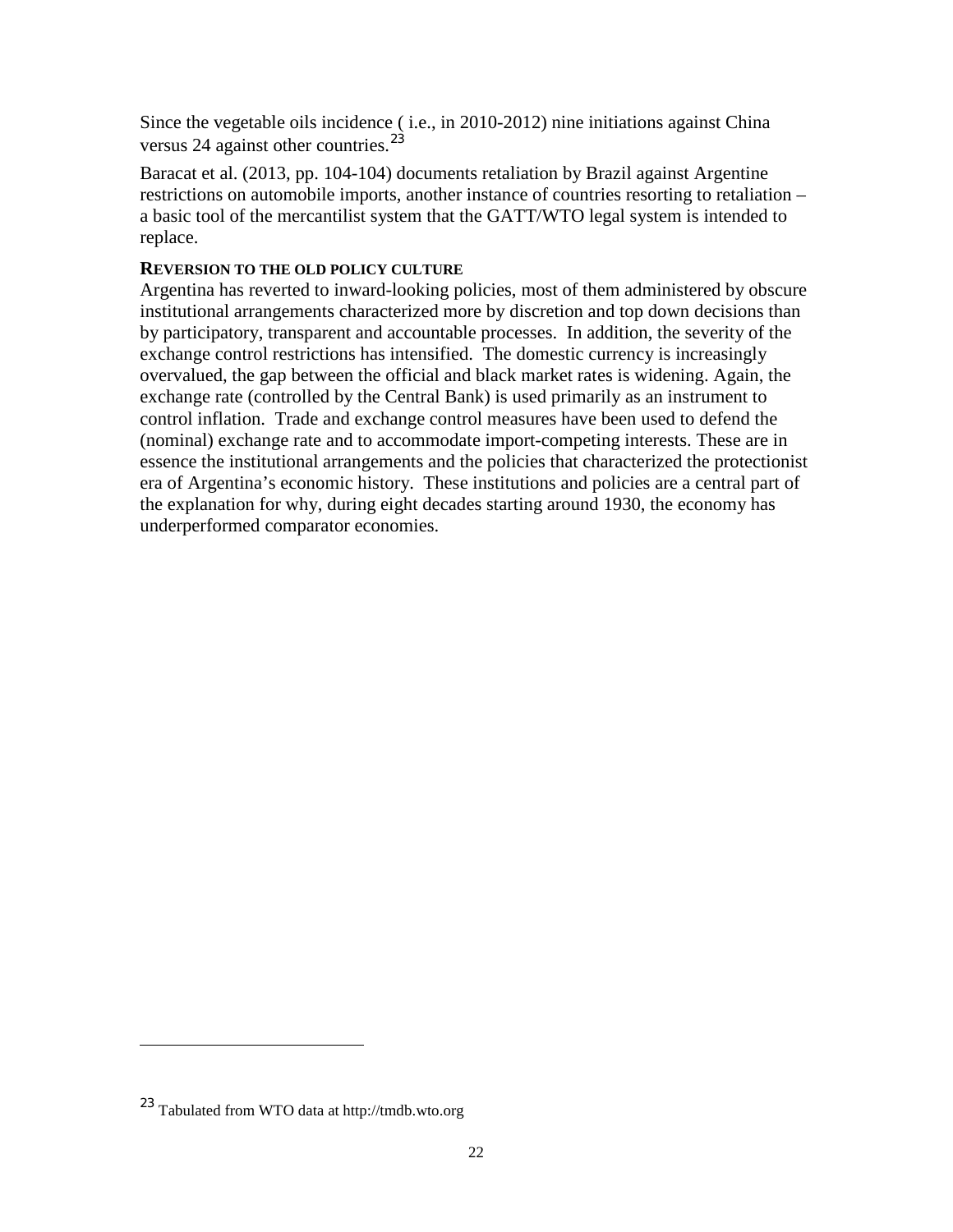# <span id="page-27-0"></span>**4. Argentina and Peru: Different Paths**

Argentine governments in this decade have chosen bad trade policies. By the standards of classical economics these policies are inefficient and at best a costly way to achieve the redistribution of income by which they have been rationalized. By the institutional standards exposited by Acemoglu and Robinson (2012) they are "extractive" and therefore not likely to promote long-term prosperity.

Peruvian governments have chosen good trade policies. By the standards of classical economics they position Peruvian producers to take advantage of dynamic world markets. They also subject them to the discipline of international competition. By Acemoglu– Robinson's standards, Peru is building institutions that will support long-term, inclusive economic growth.

#### <span id="page-27-1"></span>**THE DIFFERENCES**

 $\overline{a}$ 

The Global Trade Alert data in Table 3.2 show that Argentina has put in place more import restrictions than any other country. By the GTA's tabulation of all trade affecting measures – including domestic support and export restricting or supporting measures – Argentina is second only to the Russian Federation.

The table shows also the retreat from the discipline over policy management processes that were introduced in the 1990s. Almost two-thirds of Argentina's measures have been put in place through informal procedures; and, as the section above explains, there has been a retreat from formalism when imposing restrictions that we continue to classify as formal.

In contrast, Peru has implemented fewer restrictions and has managed all of them through the modern governance procedures of INDECOPI.

#### <span id="page-27-2"></span>**ACCOUNTING FOR THE DIFFERENCES**

 *"The fault, dear Brutus, is not in our stars, but in ourselves."*  William Shakespeare, Julius Caesar, Act 1 Scene 2, Lines 140-141.

Training in modern economics conditions one to look for the "parameters" that explain why Peru's reforms have gone in one direction, Argentina's in another. Too much can be made of such. The difference between the two experiences does not lie in economic parameters such as geography or factor proportions; nor does it lie in the intensity of the economic disasters self-induced by the countries' own policies or in the severity of the external shocks they have suffered. The difference is in dominant part a matter of choice.

The "parameters" that explain the difference lie at higher level of social structure than economics usually takes into account, the level of spirit.<sup>[24](#page-27-3)</sup> Peru's reforms display a buoyant and confident attitude toward the global economy. In the words of former president Alan Garcia, an eagerness to "climb up on the wave of growth" and a

<span id="page-27-3"></span><sup>24</sup> Oliver E. Williamson, an institutional economist who has won an economics Nobel Prize, elaborates (2000) the various levels of social structure and analysis.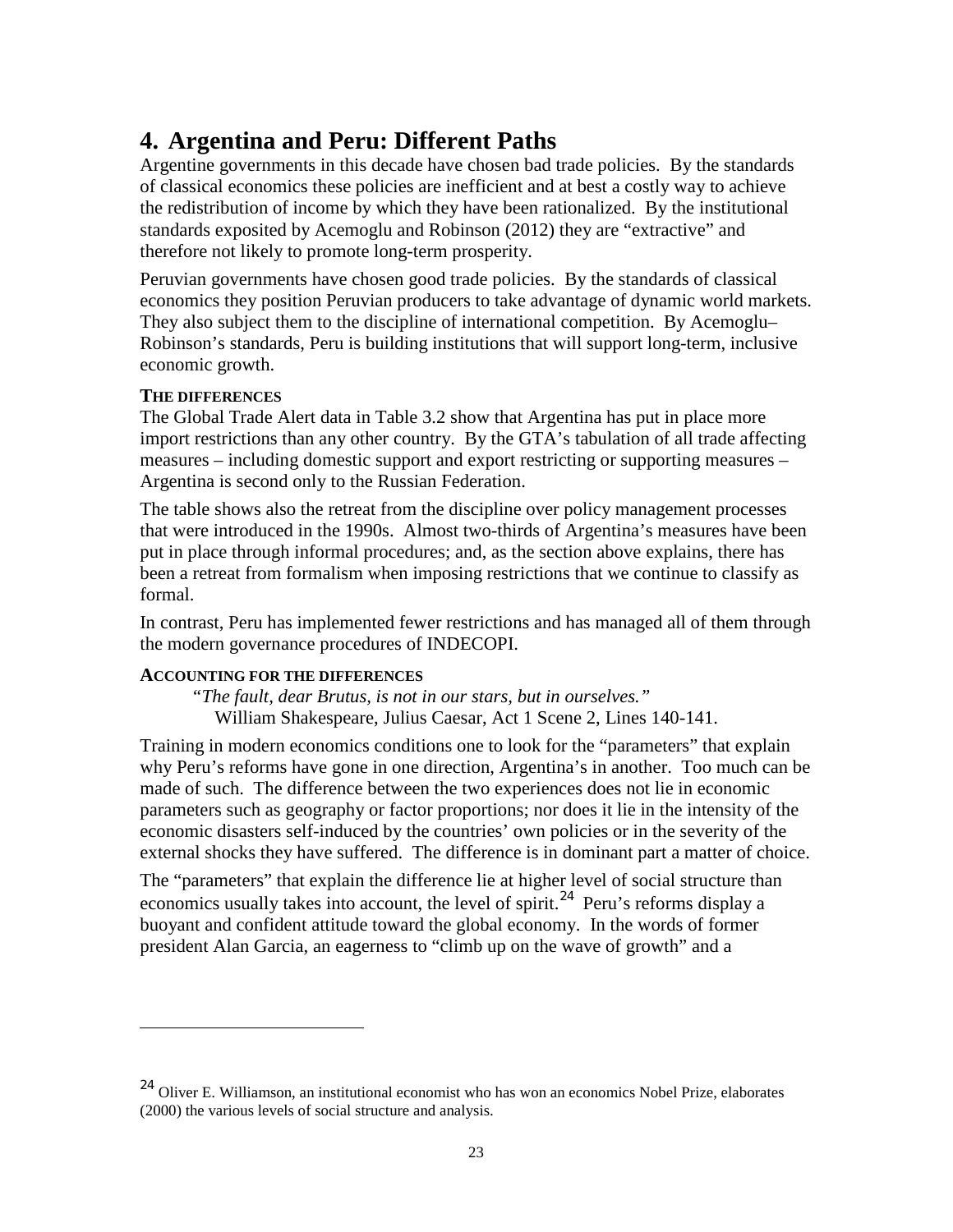confidence to "ride the tiger;" to deal with the United States in the legalistic terms that characterize US dealings on international trade and come out the better for it.<sup>[25](#page-28-0)</sup>

In comparison, Argentina's current development strategy sees international trade only as "the second avenue of transmission of the global crisis."[26](#page-28-1) (The first is finance.)

A cognitive scientist might view this difference as a matter of "framing" rather than of economics.<sup>[27](#page-28-2)</sup> Contrary to the simple idea that thinking proceeds by discarding ideas that are in conflict with evidence, researchers who work in this area have found that when persons receive information that does not fit the existing frame, the information, having no place to "stick," will be discounted, the frame will stay in place.<sup>[28](#page-28-3)</sup>

*If the truth doesn't fit the existing frame, the frame will stay in place and the truth will dissipate. It takes time and a lot of repetition for frames to become entrenched in the very synapses of people's brains. Moreover, they have to fit together in an overall coherent way for them to make sense.* (Lakoff 2006, 5)

This suggests that a valuable part of the Peruvian example is how reform leaders put Peru's place and potential in the international economy into a new conceptual "frame;" particularly how they disseminated the new way of conceptualizing the relationship between Peru and the world economy among the Peruvian public, business leaders and the political leaders who have presided over the reforms.

In Argentina, the "frame" which current political leaders – and judging from the vote, much of the public – apply to international economics remains the "dependencia" conception, in which the world economy is a vehicle for exploitation rather than an opportunity for advancement. Consistent with this conception, the Argentine response to WTO Members' questions about its trade policies is to interpret these questions as "an unjust mechanism through which powerful Members can arbitrarily censure other members with less economic clout." (WTO document G/C/W/668)

<span id="page-28-1"></span><span id="page-28-0"></span><sup>&</sup>lt;sup>25</sup>The reform government in Argentina in the 1990s shared such an attitude.<br><sup>26</sup> The quote is from Argentina's "Country Partnership Strategy" with the World Bank. World Bank 2009, Annex 1, page 6.

<span id="page-28-2"></span><sup>&</sup>lt;sup>27</sup>A "frame" refers to a conceptual structure involved with thinking. As a part of machine translation, identifying the "frame" inside which a sentence has meaning is an integral part of interpreting the meaning of the sentence. Take, for example, the sentence, 'I am in the red." If the "frame" is motor racing, the sentence is likely about a tachometer reading, indicating that too much is being demanded of an engine. If, on the other hand, the "frame" is business performance, the sentence is likely about a business doing badly. Unless a computer recognizes the frame of a passage being translated, it will not be able to distinguish<br>between such alternative meanings of the sentence. Lakoff 2006 provides an introduction to this analysis.

<span id="page-28-3"></span> $^{28}$  Thomas Kuhn 1996 posits a similar stickiness in the shift from one scientific "paradigm" to another. Rather than the advancement of science being a continuous accumulation of concept and evidence, Kuhn sees that advancement as jumps from one paradigm to another, the acceptance of a new paradigm being something of a leap of faith to a new way of looking of things that eventually demonstrates itself to be productive. Such a shift, his analysis implies, has social (status) implications among scientists and these implications – as well as scientific evidence – influence the shifts.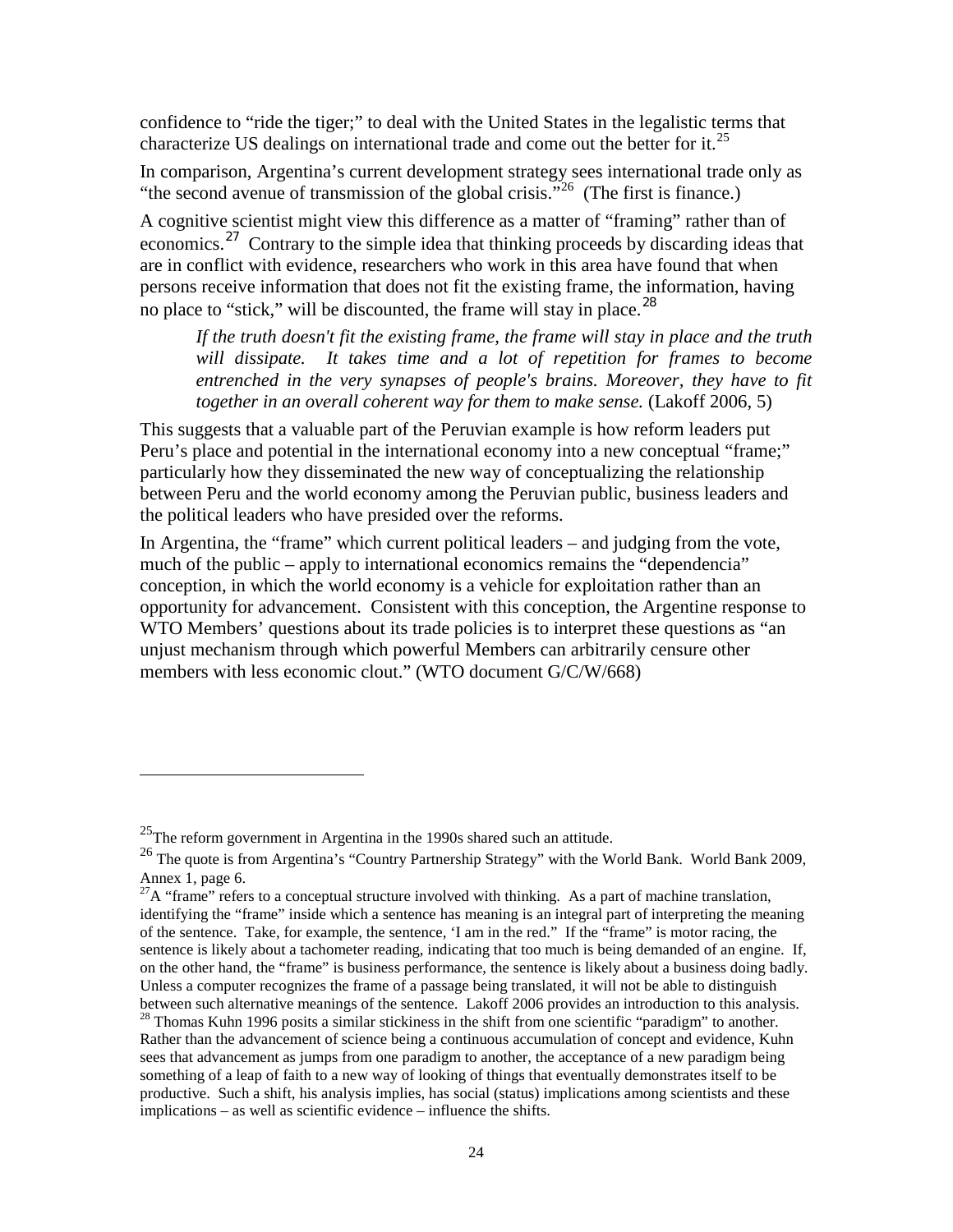# <span id="page-29-0"></span>**5. Conclusions and Suggestions**

Our principal conclusions are the following:

- 1. Leaders in Peru have disseminated widely in Peruvian society a positive vision of Peru in the international economy. Argentina has maintained a policy culture that characterizes the international economy as an exploitative environment.
- 2. Peru's reforms established new institutions based on sound economic and governance principles and tailored to the specifics of the Peruvian social and economic environments. The Asian example provided general guidance; perhaps more important, it provided reform leaders a means to communicate to the public what the reforms—and their results—would be.
- 3. In Argentina, the reversion to protectionism after the 1990s reforms has been primarily through the return to "off-the-books" restrictions, through processes not sanctioned by the GATT/WTO system.
- 4. Domestic politics has supported Argentina's return to protectionism and the WTO legal system has minimally restrained this return. Retaliation and threats of retaliation from trading partners (important tools of the pre-GATT trading system) have imposed some constraint.
- 5. A basic principle of the GATT/WTO system is that "members" use only approved methods of trade control: e.g., tariffs and trade remedies such as antidumping and safeguards. Application of this principle is helping to change the policy management culture in Peru. A similar attempt in the 1990s in Argentina did not take root.
- 6. Liberalization is at its core a national decision. The Peru case demonstrates how leadership In Peru, convinced that an open trade policy would serve the interests of Peruvians used international negotiations and rules to structure and build support for such a policy. The Argentina case demonstrates that international commitments, *per se*, will not prevent a government from applying extensive import restrictions.
- 7. The previous conclusions do not devalue the contribution of international cooperation. International cooperation has been useful when it has recognized and influenced domestic sovereignty over economic regulation; it has not been useful when approached as a matter of international regulation of national actions.

#### <span id="page-29-1"></span>**MORE ATTENTION TO HOW COUNTRIES MAKE POLICY**

Based on these conclusions, we suggest that the research community might help reform leaders to continue to advance if it devoted more attention to how national trade policy decisions are made; including, but not limited to:

- 1. How governments manage liberalization of trade barriers, including but not limited to how they use international negotiations and international rules in doing so, and
- 2. How governments contain pressures for protection within explicitly GATT/WTOsanctioned processes.

This will require departure from the school of thought often labeled "the political economy of trade reform," which frames all trade policy as the outcome of international negotiation. Bagwell and Staiger (2010) as they begin their review of this literature, put forward one of its key premises: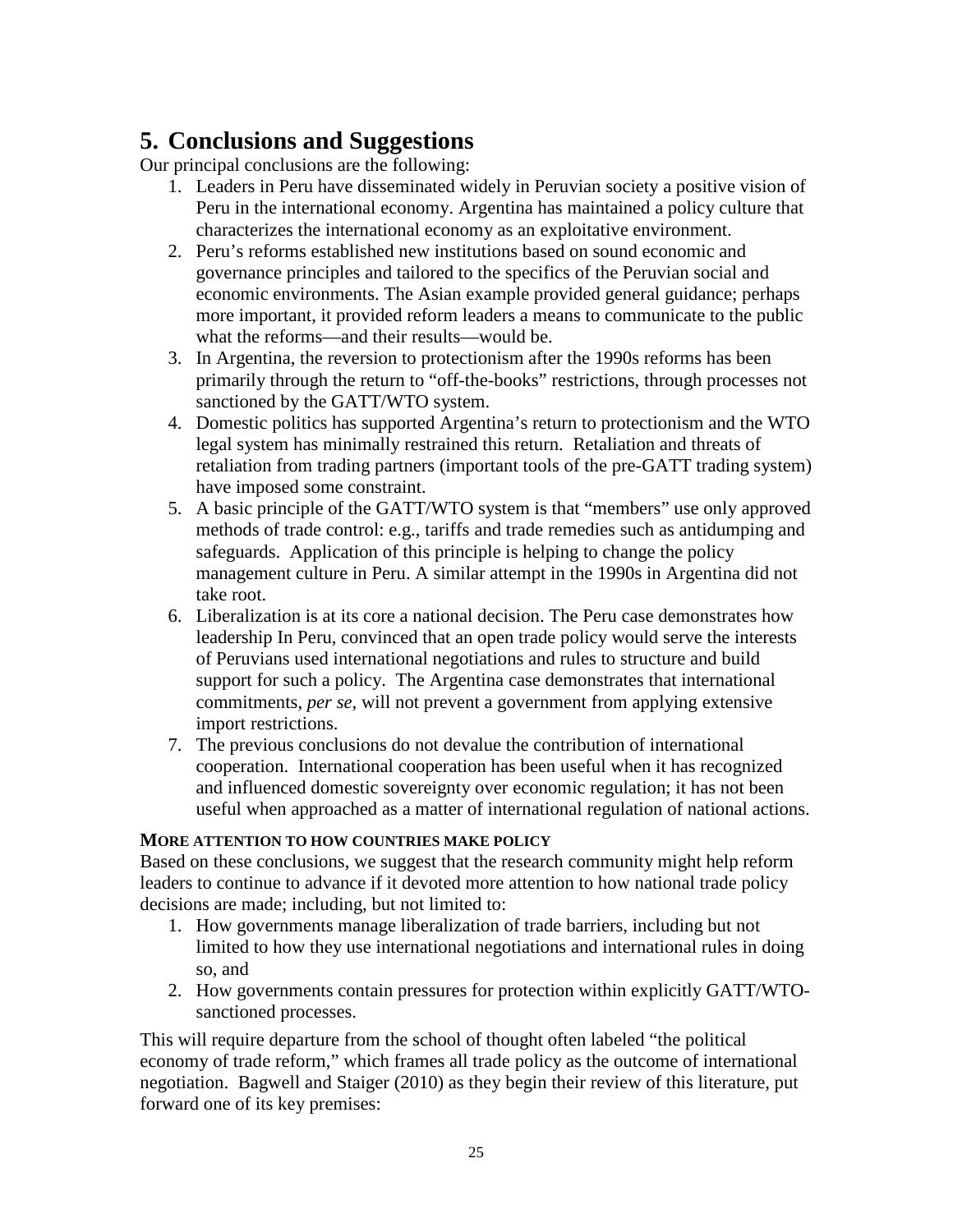*Most trade-policy decisions that governments face today arise in the context of a variety of international commitments that must be considered; hence, the study of commercial policy in international trade has in effect become the study of trade agreements, in which the GATT/WTO plays a central role. (p. 224)* 

Re the liberalization experiences we have studied, this statement is both descriptively incorrect and analytically misleading. With Mexico's NAFTA bargaining being the exception, Latin American trade policy reform has been in large part unilateral. Liberalization was not fashioned through the process of reciprocal bargaining; indeed the bound rates these countries attached to the Uruguay Round agreements were ceiling bindings, two to four times higher than the MFN rates then applied. (Mexico's WTO-bound rates average more than four times the average for their applied MFN rates.<sup>[29](#page-30-0)</sup>)

In this context it is important to bring forward a finding from the Peru study: FTA negotiations give small-country reformers more influence in the domestic politics of trade than do WTO negotiations. FTA negotiations have brought forward in the public mind that Peruvian leaders have been shapers of the accords. They also allowed them greater influence over the pace of liberalization than WTO negotiations would allow. Large countries such as the United States, India and Brazil can use leadership in WTO negotiations as part of the management of their domestic politics of trade policy, but their doing so takes away the same opportunity for smaller countries.

The application by Latin American governments of GATT/WTO rules on antidumping and other trade remedies has likewise been unilateral. These governments were not bargaining with other countries over the content of these rules, nor were they bargaining to accept these rules in exchange for reciprocal "concessions" from other countries. When these reforms were put in place all of the countries except Mexico were already GATT contracting parties and hence had already accepted the international law obligations implicit in those rules. They were using the rules – as they existed – to restructure domestic policy-making institutions in such a way as to remove a burdensome accumulation of institutions and regulations and to ensure that the philosophies and interests that supported the ongoing reforms would have a voice in the management of pressures for protection that might arise in the future.

Use of formal trade remedies should be approached as part of the broader question of how governments manage domestic pressures for protection. A critical part of how Peru has sustained its reforms is how leaders there have insisted that all pressures for protection be channeled through INDECOPI. Leaders we interviewed indicated that there have been pressures for off-the-books actions and that saying "No. Go to INDECOPI," has been an exercise in political courage by high officials.[30](#page-30-1)

As to the meaning in this context of "commitment," part of a property rights interpretation of trade remedies is that they express the rights of domestic industries to protection from foreign competition. In a rule-of-law situation – which implies a positive

<span id="page-30-0"></span><sup>29</sup> WTO data at [http://stat.wto.org/TariffProfile/WSDBTariffPFView.aspx?Language=E&Country=MX.](http://stat.wto.org/TariffProfile/WSDBTariffPFView.aspx?Language=E&Country=MX) Accessed 23 August 2013.

<span id="page-30-1"></span><sup>30</sup> Harberger 1993 brings forward the importance of political courage in sustaining economic reforms.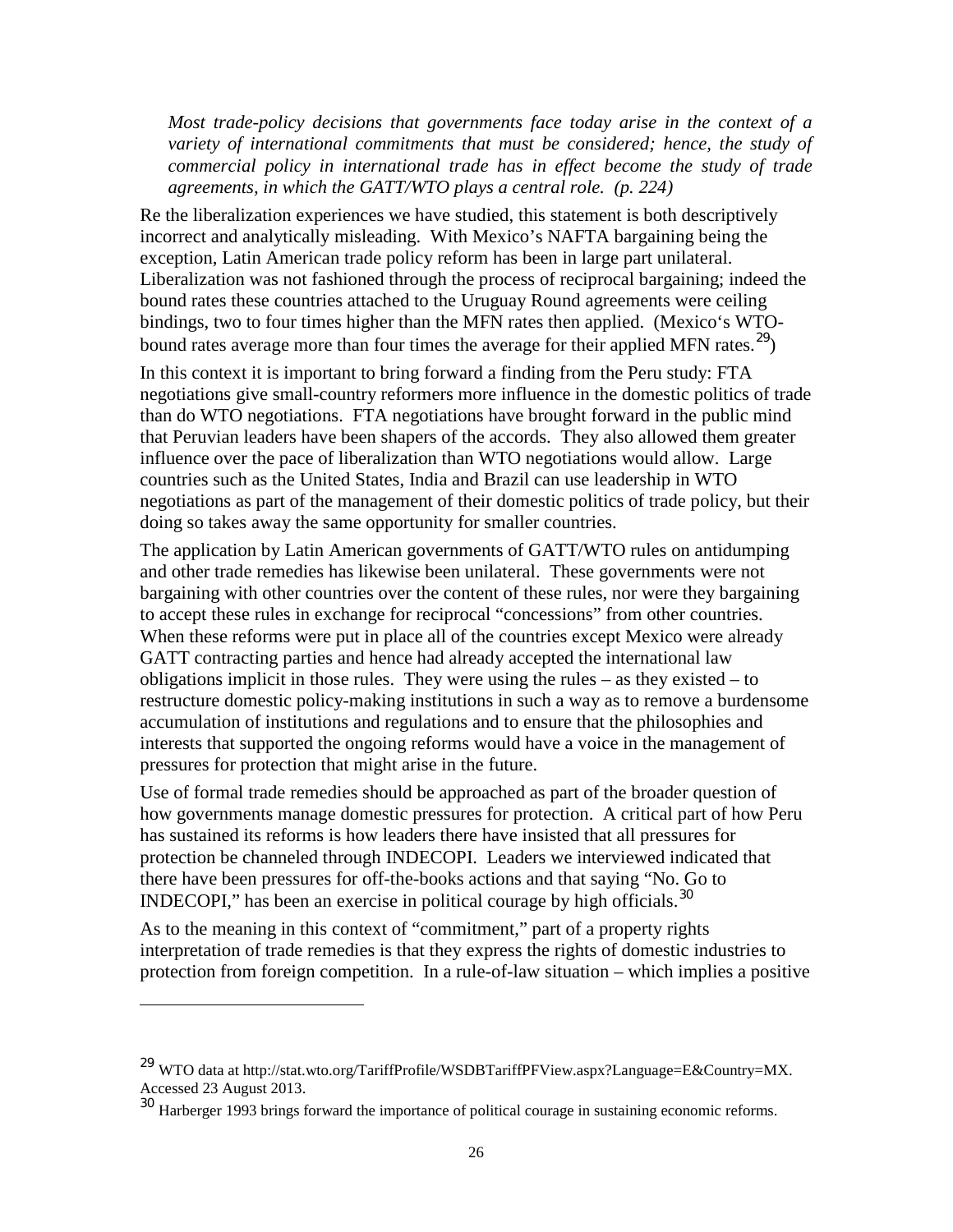list approach to actions that a government can take – trade remedies also express limits on this right. Restrictions may be imposed only in specified situations and when the existence of these conditions has been established through specified procedures. These limits thus constitute the rights of importers to access to foreign goods.

In the modern value-chain economy, guarantee in national law of enterprises' access to imports has more immediate commercial relevance than the rights of exporters' governments to market access under WTO law or tariff bindings. If a US customs official imposes a tariff higher than the rate established under US law, the importer has immediate recourse under US law. The importer's access to foreign supply would be commercially valueless if it had to be defended through the exporting country's rights under US bindings at the WTO.

The same principle applies to misuse $31$  of trade remedies or resort to off-the-books restrictions. To be commercially meaningful, commitment must be deeper than accepting an international law obligation. The GATT/WTO principle that members apply only approved methods of trade control must have operational expression in national institutions. How this comes about is worthy of study.

### <span id="page-31-0"></span>**6. REFERENCES**

- Acemoglu, Daron and James Robinson. 2012. Why Nations Fail: The Origins of Power, Prosperity, and Poverty, Crown Publishers.
- ADN Mundo. 2007. "China responde a las restricciones argentinas con una amenaza." August 27. http://www.adnmundo.com/contenidos/economia/argentina\_china\_ conflictos\_comerciales\_ce\_270807.html.
- Bagwell, Kyle and Robert W. Staiger. 2010. The World Trade Organization: Theory and Practice, Annual Reviews of Economics, vol. 2, 223-256.
- Baracat, Elías A., J. Michael Finger, Raúl León Thorne and Julio J. Nogués. 2013. Sustaining Trade Reform: Institutional Lessons from Argentina and Peru. Directions in Development, Washington, DC, World Bank.
- Boeninger, Iris. 2010. "Industria alimentaria: Oportunidades en mercados latinoamericanos—Argentina." Embajada de Chile, Buenos Aires.
- Dantas, Adriana. 2012. "Trade Policy and Development in Brazil," presented at the VIII Annual ABCI International Trade Symposium, Washington School of Law, Washington, DC, 17 October 2012.

<span id="page-31-1"></span><sup>31</sup> As to "misuse" of trade remedies, Finger 2012 argues that every trade remedy use is a misuse by economic and legal standards, and yet the trade remedies system contributes significantly to the maintenance of an open international trading system. The disparity between theory and practice is a flaw in theory rather than in practice.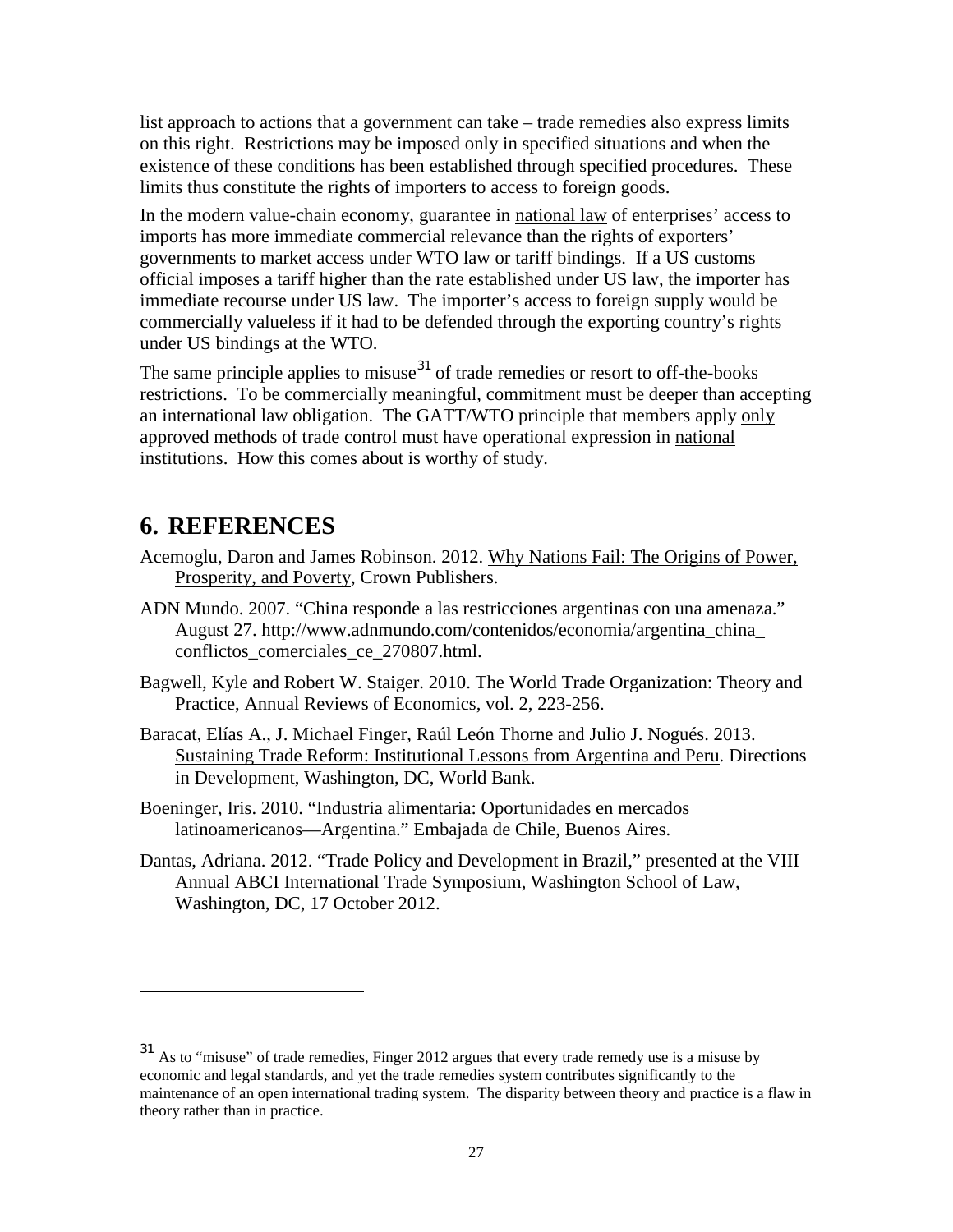- Delletore, Raúl. 2011. "Trabajo argentino hasta en el último clavo." Página 12, November 30. http://www.pagina12.com.ar/diario/economia/2-182361-2011-11- 30.html.
- Finger, J. Michael. 2012. "Flexibilities, rules, and trade remedies in the GATT/WTO system," chapter 19 in Amrita Narlikar, Martin Daunton, and Robert M. Stern (eds.) The Oxford Handbook on the World Trade Organization.

Finger, J. Michael and J. Nogués. 2006. Safeguards and Antidumping in Latin America Trade Liberalization, Palgrave Macmillan.

Global Trade Alert. 2010a. "Argentina: Legislation for Locally-Produced Motorcycles and Motorcycles-Parts Subsidies Program." Global Trade Alert, London. http:// www. globaltradealert.org/measure/argentina-legislation-locally-produced motorcycles-and-motorcycles-parts-subsidies-program.

———. 2010b. "Argentina Limits Entry Points for Certain Goods." Global Trade Alert, London. http://www.globaltradealert.org/measure/argentina-limits-entry-points certain-goods.

———. 2011a. "Argentina Announces Import-Export-Balance Policy in the Automotive Industry." Global Trade Alert, London. http://www.globaltradealert.org/measure/ argentina-announces-import-export-balance-policy-automotive-industry.

———. 2011b. "Argentina Extents Its Import-Export-Balance Policy to the Pharmaceutical Industry." Global Trade Alert, London. http://www.globaltradealert.org/measure/ argentina-extends-its-import-exportbalance-policy-pharmaceutical-industry.

———. 2011c. "Argentina: Import-Export '1 to 1' Policy Extended to Refrigerators, Washing Machines, Cookers, and Toys." Global Trade Alert, London. http://www . globaltradealert.org/measure/argentina-import -export-%E2%80%9C1- 1%E2%80%9D-policy-extended- refrigerators-washing -machines-cookers-and-toy.

Garcia Perez, Alan. 2011. Contra el temor económico. Creer en el Perú, Lima: Planeta.

Harberger, Arnold C. 1993. "Secrets of Success: A Handful of Heroes," American Economic Review, Vol. 83, No. 2, (May) pp. 343-350.

Hufbauer, Gary Clyde and Sean Lowry. 2012. US Tire Tariffs: Saving Few Jobs at High Cost, Peterson Institute for International Economics, Policy Brief Number PB12-9 April.

*Infocampo*. 2012. "Pidien a la industria de la maquinaria que reduzca el déficit commercial." March 22. http://infocampo.com.ar/nota/campo/30852/pidien-a-laindustria-de -la-maquinaria-que-reduzca-el-deficit-comercial.

Inside US Trade's World Trade Online. 2013. Argentina Scraps Import Licenses But US Advances WTO Complaint, August 14 2013, at http://insidetrade.com/Inside-Trade-General/Public-Content-World-Trade-Online/argentina-scraps-import-licenses-butus-advances-wto-complaint/menu-id-896.html, accessed 20 August 2013.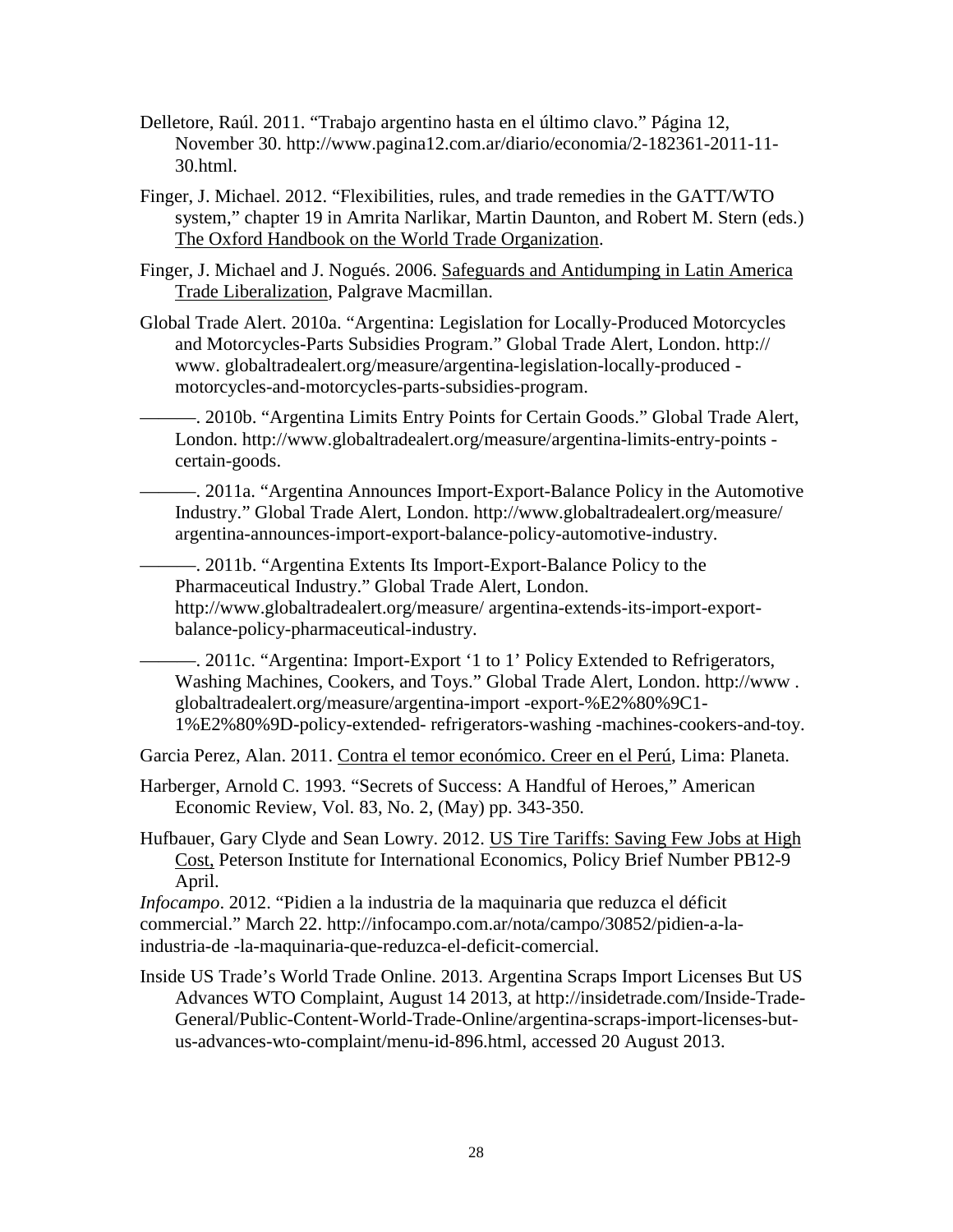- iProfessional.com. 2007. "Nueva batería de medidas para contener el avance chino." August 17. http://www.iprofesional.com/notas/51699-Nueva-batera-de-medidas para-contener-el-avance-chino.
- Kuhn, Thomas S. 1996. The Structure of Scientific Revolutions (3rd ed.). University of Chicago Press.
- Lakoff George. 2006. "Simple Framing: An introduction to framing and its uses in politics," Rockridge Institute. Available at http://integraloptions.blogspot.com/2009/04/simple-framing-by-george-lakoff.html. Accessed April 30, 2012.
- Longoni, Matías. 2010. "China levanta la prohibición y vuelve a comprar aceite de soja." Clarín, Octubre 12. http://www.clarin.com/politica/China-levantaprohibicioncomprar-aceite\_0\_352164842.html.
- Lowenthal, [Abraham F. 2011. "D](http://www.brookings.edu/experts/lowenthala.aspx)isaggregating Latin America: Diverse Trajectories, Emerging Clusters and their Implications," Brookings Research and Commentary, 01 November, 2011, The Brookings Institution. at http://www.brookings.edu/papers/2011/1101\_latin\_america\_lowenthal.aspx. accessed Aug. 20 2013
- Ministry of Industry. 2011a. "Garbarino presentó un proyecto de inversión para fabricar tablets en Tierra del Fuego." Press Release, January 20. http://www.industria.gob.ar/ garbarino-presento-un-proyecto-de-inversion-para-fabricar-tablets-en-tierradelfuego/.
	- ———. 2011b. "Giorgi: Este gobierno cree y aplica administración del comercio." Press Release, February 25. http://www.industria.gob.ar/giorgi-este -gobierno-cree-yaplica-administracion-del-comercio/.
	- ———. 2011c. "La defense del mercado interno es un pilar fundamental para el crecimiento de la economía." Press Release, February 22. http://www.subindustria.gob . ar/ blog/2011/02/22/%e2%80%9cla-defensa-del-mercado-interno-esun-pilar - fundamental-para-el-crecimiento-de-la-economia%e2%80%9d/.

———. 2012. "Giorgi: "el que más rápido integre piezas nacionales es el que más va a ganar." Press Release, March 22. http://www.industria.gob.ar/ giorgi-el-que-masrapido-integre-piezas-nacionales-es-el-que-mas-va-a-ganar/.

- Maddison, Angus. 2007. Contours of the World Economy 1-2030 AD, Oxford University Press.
- McCarthy, Nigel. 2000. "Alf Rattigan and the journalists: advocacy journalism and agenda setting in the Australian tariff debate 1963-1971," Australian Journalism Review, 22(2): 88-102.
- Nogués, Julio J. 2011. Agro e Industria: del centenario al bicentenario, Cuidad Argentina y Hispania Libros.
- Nogués, Julio J. 2011a. Agricultural Export Barriers and Domestic Prices: Argentina during the Last Decade, mimeo, prepared for FAO and available from the author.